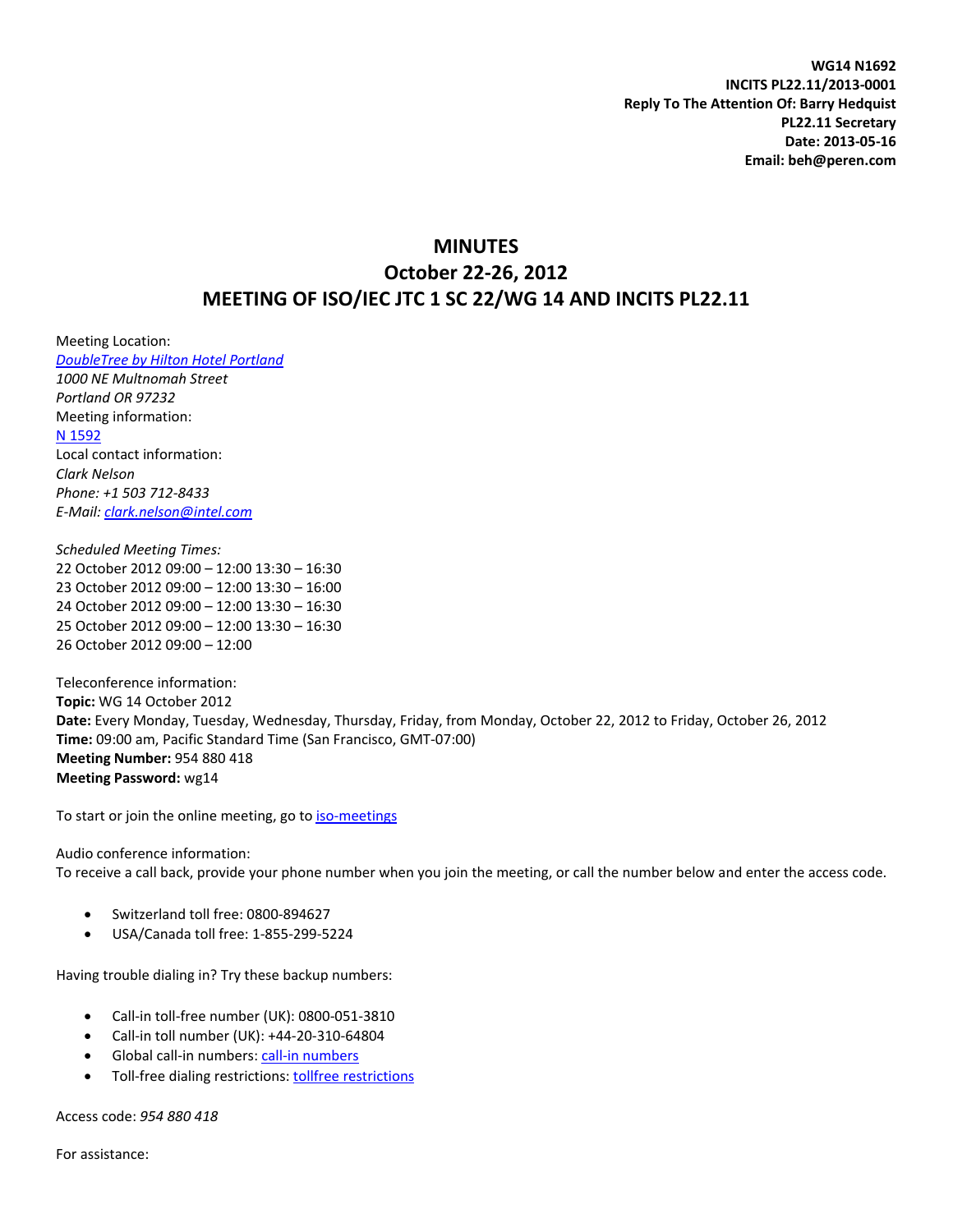- 1. go to *ios* [meeting](https://iso-meetings.webex.com/iso-meetings/mc) support
- 2. On the left navigation bar, click "Support".

To add this meeting to your [calendar](https://iso-meetings.webex.com/iso-meetings/j.php?ED=14689847&UID=0&ICS=MI&LD=1&RD=2&ST=1&SHA2=Cop9NRbuyaa0srthepqaW82aP/5-Y14QGWhT6eVVsxo=&RT=MiM0) program (for example Microsoft Outlook), click this link: iso meeting to calendar

To check whether you have the appropriate players installed for UCF (Universal Communications Format) rich media files, go to [ios](https://iso-meetings.webex.com/iso-meetings/systemdiagnosis.php) meeting [diagnostics](https://iso-meetings.webex.com/iso-meetings/systemdiagnosis.php)

<http://www.webex.com/>

# **1. Opening Activities**

## **1.1 Opening Comments (Nelson, Benito)**

John Benito and Clark Nelson welcomed us to the Doubletree by Hilton Hotel Portland, and described the meeting facilities. Several local restaurants are within walking distance of the hotel. Lunch break will be from 12:00-13:30. We are connected on WebEx to allow folks to call in. This meeting is hosted by ANSI and Intel Corporation. Refreshments are available in the hallway.

#### **1.2 Introduction of Participants/Roll Call**

| <b>Name</b>           | <b>Organization</b>       | NB            | <b>Comments</b>     |
|-----------------------|---------------------------|---------------|---------------------|
|                       |                           |               |                     |
| Dave Prosser          | Bloomberg                 | <b>USA</b>    |                     |
| John Benito           | <b>Blue Pilot</b>         | <b>USA</b>    | WG14 Convener       |
| Jim Thomas            | <b>Blue Pilot</b>         | <b>USA</b>    |                     |
| David Keaton          | CMU/SEI/CERT              | <b>USA</b>    | PL22.11 Chair       |
| <b>Robert Secord</b>  | CMU/SEI/CERT              | <b>USA</b>    |                     |
| Daniel Plakosh        | CMU/SEI/CERT              | <b>USA</b>    |                     |
| Roger Scott           | Coverity                  | USA-phone     |                     |
| Daniel Plakosh        | CMU/SEI/CERT              | <b>USA</b>    |                     |
| Tana L. Plauger       | Dinkumware, Ltd           | <b>USA</b>    |                     |
| P. J. Plauger         | Dinkumware, Ltd           | <b>USA</b>    |                     |
| Rajan Bhakta          | <b>IBM</b>                | Canada        | HoD - Canada        |
| <b>Clark Nelson</b>   | Intel                     | <b>USA</b>    |                     |
| John Parks            | Intel                     | <b>USA</b>    |                     |
| Robert Geva           | Intel                     | <b>USA</b>    |                     |
| Marius Cornea         | Intel                     | <b>USA</b>    |                     |
| Mike Hennell          | <b>LDRA</b>               | <b>USA</b>    |                     |
| Clive Pygott          | <b>LDRA</b>               | <b>USA</b>    |                     |
| Douglas Walls         | Oracle                    | <b>USA</b>    | HoD-USA, PL22.11 IR |
| Darryl Gove           | Oracle                    | <b>USA</b>    |                     |
| Deepankar Bairayi     | Oracle                    | <b>USA</b>    |                     |
| Liang Chen            | Oracle                    | <b>USA</b>    |                     |
| <b>Barry Hedquist</b> | Perennial                 | <b>USA</b>    | PL22.11 Secretary   |
| <b>Tom Plum</b>       | Plum Hall, Inc.           | <b>USA</b>    |                     |
| Fred Tydeman          | <b>Tydeman Consulting</b> | <b>USA</b>    |                     |
| <b>Blaine Garst</b>   | Self                      | <b>USA</b>    |                     |
| <b>Bill Seymour</b>   | Seymour                   | <b>USA</b>    |                     |
| Larry Jones           | <b>Siemens</b>            | USA-phone     | WG14 Project Editor |
| Jacob Navia           | Self                      | <b>FRANCE</b> |                     |
|                       |                           |               |                     |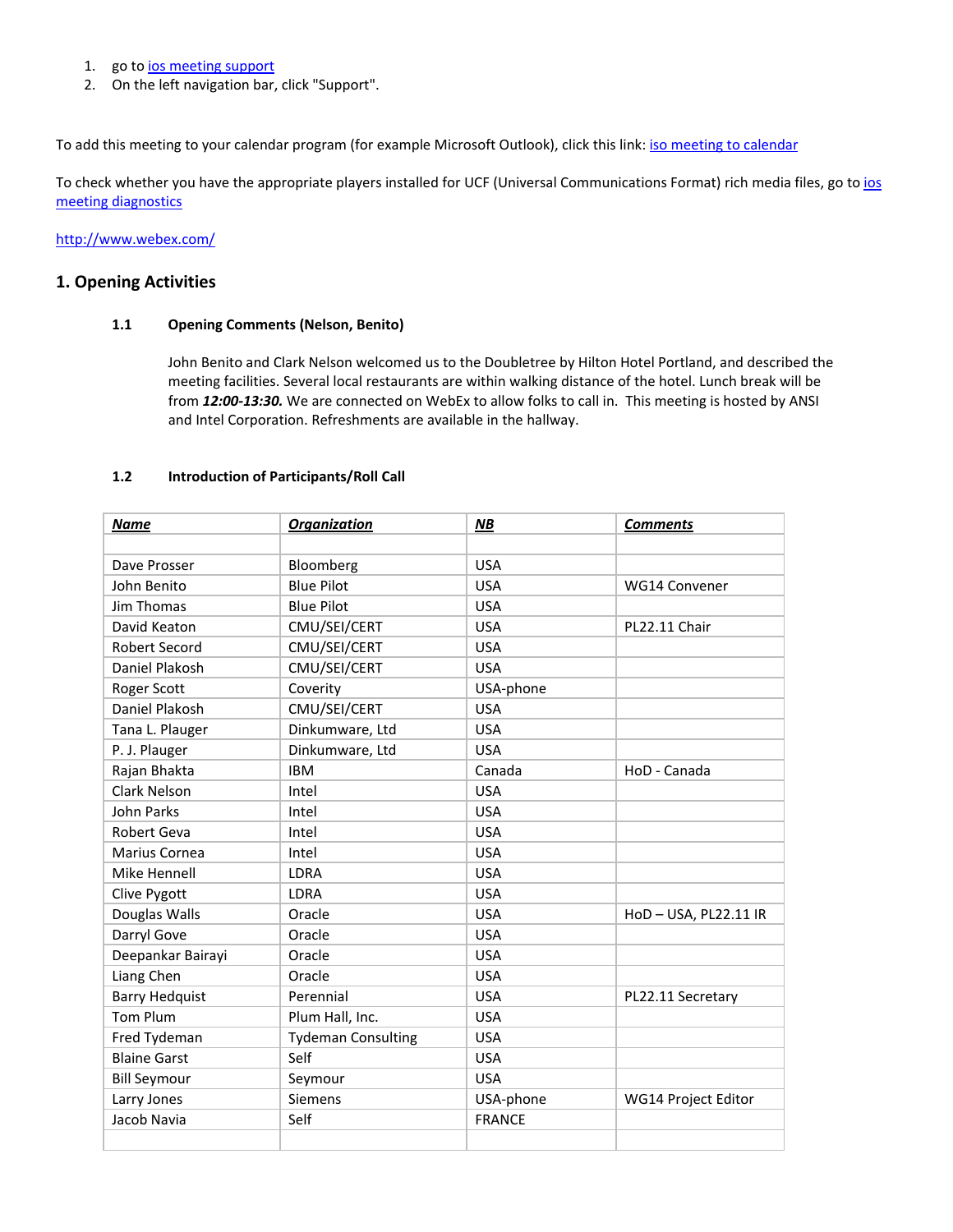#### **1.3 Procedures for this Meeting (Benito)**

The Meeting Chair, John Benito, WG14 Convener, announced the procedures are as per normal. Everyone is encouraged to participate in straw polls.

Straw polls are an informal mechanism used to determine if there is consensus within the meeting to pursue a particular technical approach or even drop a matter for lack of consensus. Participation by everyone is encouraged to allow for a discussion of diverse technical approaches. Straw polls are not formal votes, and do not in any way represent any National Body position. National Body positions are only established in accordance with the procedures established by each National Body.

INCITS PL22.11 members reviewed the INCITS Anti‐Trust Guidelines at:

[http://www.incits.org/inatrust.htm.](http://www.incits.org/inatrust.htm)

All 'N' document numbers in these minutes refer to JTC1 SC22/WG14 documents unless otherwise noted.

Emphasis for this meeting is to consider defect reports and future Technical Specifications for WG14.

Barry Hedquist, PL22.11 Secretary, is the Recording Secretary for the meeting.

# **1.4 Approval of Previous Minutes (Kona) (N [1604\)](http://www.open-std.org/jtc1/sc22/wg14/www/docs/n1604.pdf).**

Several comments for typos, etc.

Minutes were modified per editorial changes and approved.

Final Kona Minutes are **N1642**

#### **1.5 Review of Action Items and Resolutions (Hedquist)**

ACTION: Convener to process an NP (NWI) through SC22 for a Technical Specification: Floating‐Point Extensions for C: Part 1, Binary floating‐point arithmetic. DONE. Presented at SC22 Plenary. Proposed NP is on the Wiki.

ACTION: Convener to request N1598 be processed as needed. Also make it a Defect Report, DR 411. Note: In the new procedures for ISO, there is no way to change an IS for simple errata. See 2.10.1 of the ISO/IEC Directives, Part 1. DONE

ACTION: Clark Nelson to write up some new words for DR 405. **OPEN** 

ACTION: Clark Nelson to check with Hans Boehm to see it there was any discussion in WG21 (C++) on DR 406, and what, if any, resolution was reached. OPEN

ACTION: Clark Nelson to check into the status of the concepts in DR 407 within WG21. **OPEN** 

ACTION: Willem, Blaine and Doug to work on further proposed words for DR 413. DONE – See discussion of DR 413 in minutes.

#### **1.6 Approval of Agenda (N [1639\)](http://open-std.org/twiki/pub/WG14/Agenda/n1639.htm).**

Revisions to Agenda: Updated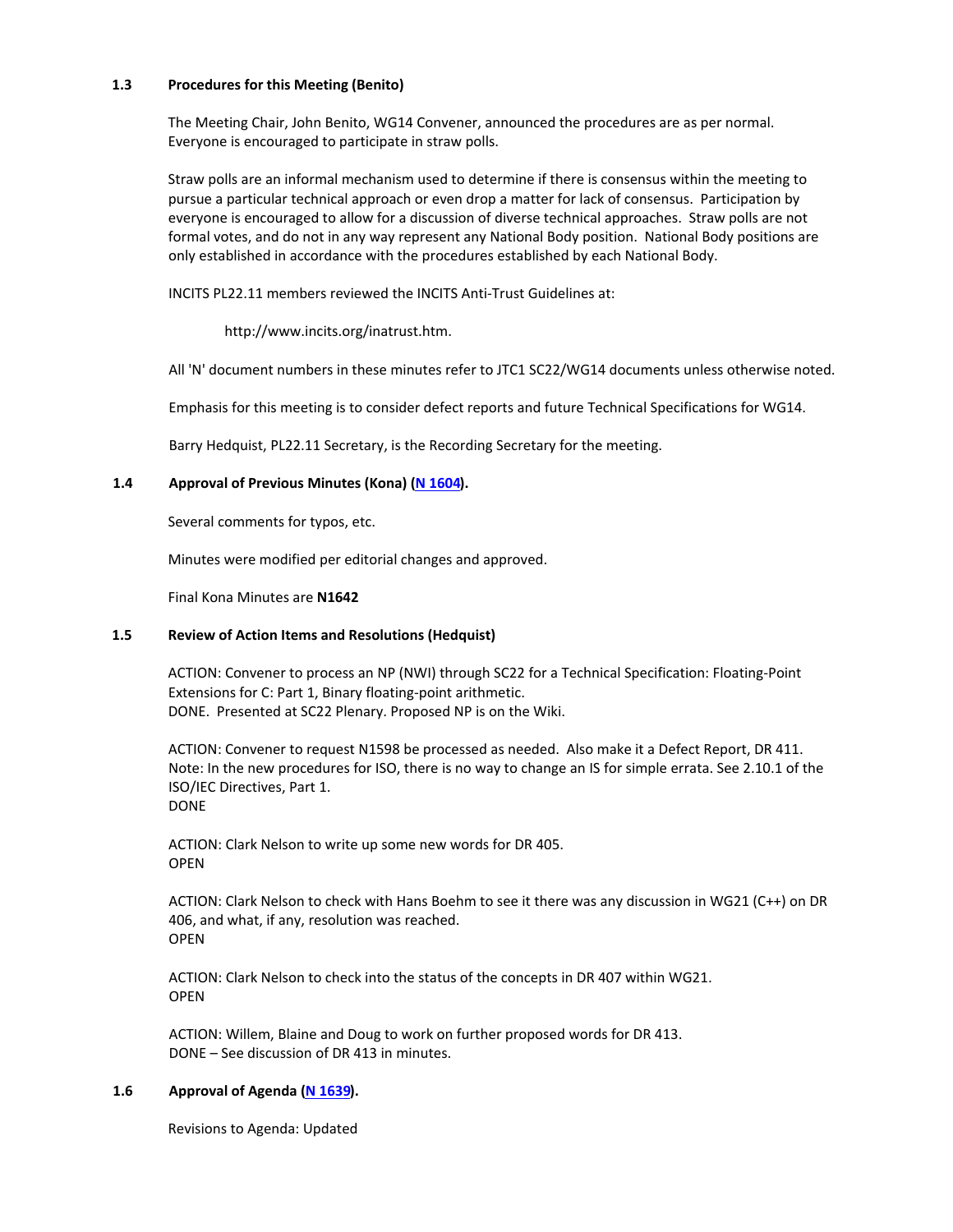Added Items: None

Deleted Items: None

Agenda approved by unanimous consent.

**1.7 Identify National Body Delegations** US, Canada

## **1.8 Identify PL22.11 voting members**

See PL22.11 TAG Minutes, following these minutes. 14 of 16 members present.

# **2. Reports on Liaison Activities**

**2.1 SC 22**

## **2.2 PL22.11/WG 14 (Benito, Keaton, Walls)**

## **2.3 PL22.16/WG 21 (Plum)**

WG21 met last week. Asked if C, WG14, had an opinion had an opinion on constexpr. WG21 has not settled the issue. WG21 plans on putting out an Amendment to their Standard in 2014 that will consist of corrigenda and a small collection of new features. We need to stay on top of this. Same is true for issues approved by the Core Working Group, since all of them are being treated as corrigenda to C++11.

PL22.16 took a meeting vote to recommend a US position to the INCITS/EB on two Technical Reports in systematic review. The US voted to withdraw the TR on Library Extensions, and Confirm the TR on C++ Performance.

There was considerable discussion on UTF character sets. There is ongoing work, but no conclusions yet.

We may want to look at the work going on in a future C++ TS being developed on File System support, as well as the work in Numerics.

Further discussion lead to a conclusion that WG14 participants that normally attend WG21 meetings should be assigned specific areas to monitor for C/C++ compatibility issues.

Tom Plum, Plum Hall (US) ‐ Core, Evolution, Modules (SG 2), Numerics (SG 6) and Transactional Memory (SG 5).

Bill and Tana Plauger, Dinkumware (US), Library, File System (SG 3).

Clark Nelson, Intel (US), Core, Concurrency.

Bill Seymour, self (US), Library, Database, Numerics (SG 6)

Barry Hedquist, Perennial (US), Evolution, Networking (SG 4)

#### **2.4 PL22 (Plum)**

PL22 meets twice a year via teleconference. Next teleconference will be in June 2013. See Tom Plum, PL22 Chair, for details.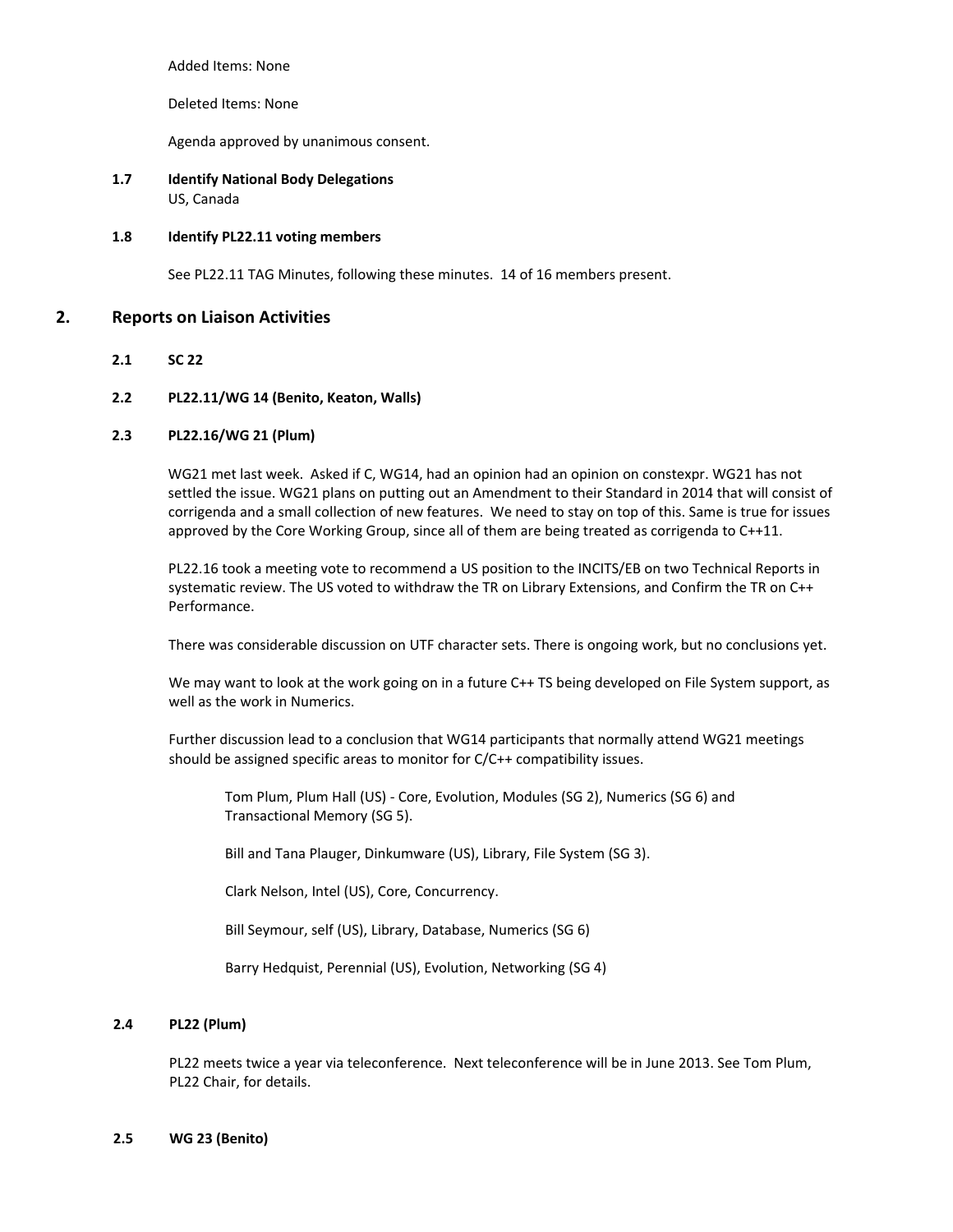Revision to their TR will be published soon with bindings to several languages, Meets in conjunction with SC22 plenary, and others.

# **2.6 MISRA C (Hennell, Pygott)**

Mike Hennell and Clive Pygott reported that the document for the latest release has been reviewed, and is now in final editing. The new MISRA C is based on C99. Expect publication in 2012

# **2.7 Floating‐point SG (N [1616](http://open-std.org/twiki/pub/WG14/Agenda/n1616.pdf)) (Thomas)**

The Study Group continues to work on a C binding for IEEE 754‐2008 / IEC 60559:2011, to be delivered as a five‐part Technical Specification. Teleconferences are held monthly, along with email discussions and wiki postings. Two documents were included in the pre-Portland mailing:

N1631 – Part 1, Binary Floating Point N1632 – Part 2, Decimal Floating Point

For further information, contact Jim Thomas.

# **2.8 Other Liaison Reports ‐ none**

# **3. Teleconference Meeting Reports**

# **3.1 Report on any teleconference meetings held (Benito)**

June meeting to handle comments for Secure Coding, republished the document, reviewed again, and is on the agenda for this session.

# **4. Future Meetings & Mailings**

# **4.1 Future Meeting Schedule**

- Spring 2013:  $23 26$  April 2013, Delft, NL starts on a Tuesday Friday (see N [1240\)](http://www.open-std.org/jtc1/sc22/wg14/www/docs/n1240.pdf)
- Fall 2013: Chicago, IL, USA, Sept 23 ‐ Oct 5, 2013, with WG21. Exact split is TBD.
- Spring 2014: OPEN
- Fall 2014: St. Louis Dates TBD.

#### **4.2 Future Mailings**

- Post Portland: 19‐November‐2012
- Pre Delft: 26‐March‐2013

# **5. Document Review**

Several of the documents listed here are proposed Defect Reports (DR). Documents that were accepted as Defect Reports were give a DR number. Further discussion of the document as a Defect Report can be found in Section 6, Defect Reports.

# **1. [N1614](http://open-std.org/twiki/pub/WG14/Agenda/n1614.htm)** *Typos in 6.27 Threads <threads.h>* **(Plum)**

N1614 is a proposed Technical Corrigenda (**DR 414**) for 7.26.4 for two items:

7.26.1;p5. mtx\_plain, and 7.26.4.2;p2, mtx\_init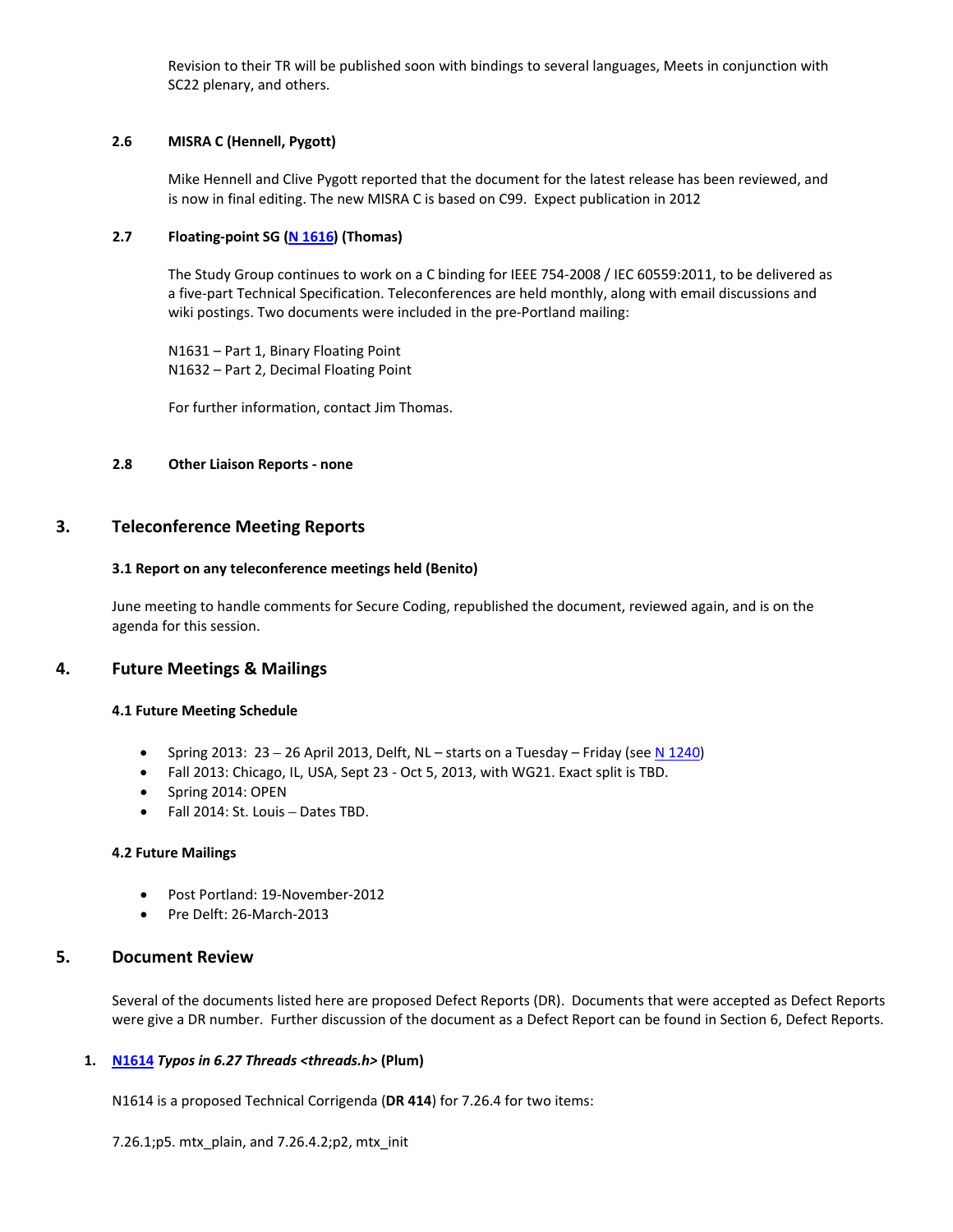7.26.1;p5

**Summary**

The enumeration constants are

#### **mtx\_plain**

which is passed to **mtx\_init** to create a mutex object that supports neither timeout nor test and return; the "test and return" is referring to **try\_lock**, **try\_lock** is not optional, therefore the "test and return" should be removed.

#### **Suggested Technical Corrigendum**

Change 7.26.1 paragraph 5 to:

The enumeration constants are

#### **mtx\_plain**

which is passed to **mtx\_init** to create a mutex object that does not support timeout;

# 7.26.4.2;p2

# **Summary**

In 7.26.4.2 paragraph 2:

 The **mtx\_init** function creates a mutex object with properties indicated by **type**, which must have one of the six values:

mtx\_plain for a simple non-recursive mutex, mtx\_timed for a non-recursive mutex that supports timeout, **mtx** plain | mtx recursive for a simple recursive mutex, or  **mtx\_timed | mtx\_recursive** for a recursive mutex that supports timeout.

There are not **six** values listed, "six" should be changed to "these".

#### **Suggested Technical Corrigendum**

Change 7.26.4.2 paragraph 2 to:

 The **mtx\_init** function creates a mutex object with properties indicated by **type**, which must have one of the these values:

#### **2. [N1617](http://open-std.org/twiki/pub/WG14/Agenda/n1617.htm)** *Missing divide by zero entry in Annex J.2* **(Seacord)**

N1617 is a proposed Defect Report (**DR 415**) stating that a specific undefined behavior in the body of the Standard (6.5.5;p6) is not included in Annex J.2, and should be added.

#### **Suggested Technical Corrigendum**

Add a bullet with the following text to J.2 after bullet 45

If the quotient a/b is not representable, the behavior of both a/b and a%b is undefined (6.5.5).

#### **3. [N1624](http://open-std.org/twiki/pub/WG14/Agenda/n1624.pdf)** *WD TS 17961, C Secure Coding Rules,* **(Seacord)**

N1624 is the Working Draft of a Technical Specification for C Secure Coding Rules, Dated 6/26/2012. Comments have been submitted on this draft.

# **4. [N1625](http://open-std.org/twiki/pub/WG14/Agenda/n1625.pdf)** *A container library for C* **(Navia)**

N1625 is a proposal on adding a container library to the C Standard.

Does an existing implementation exist? Yes, and is freely available.

Jacob Navia is the compiler implementer, and presented his proposal.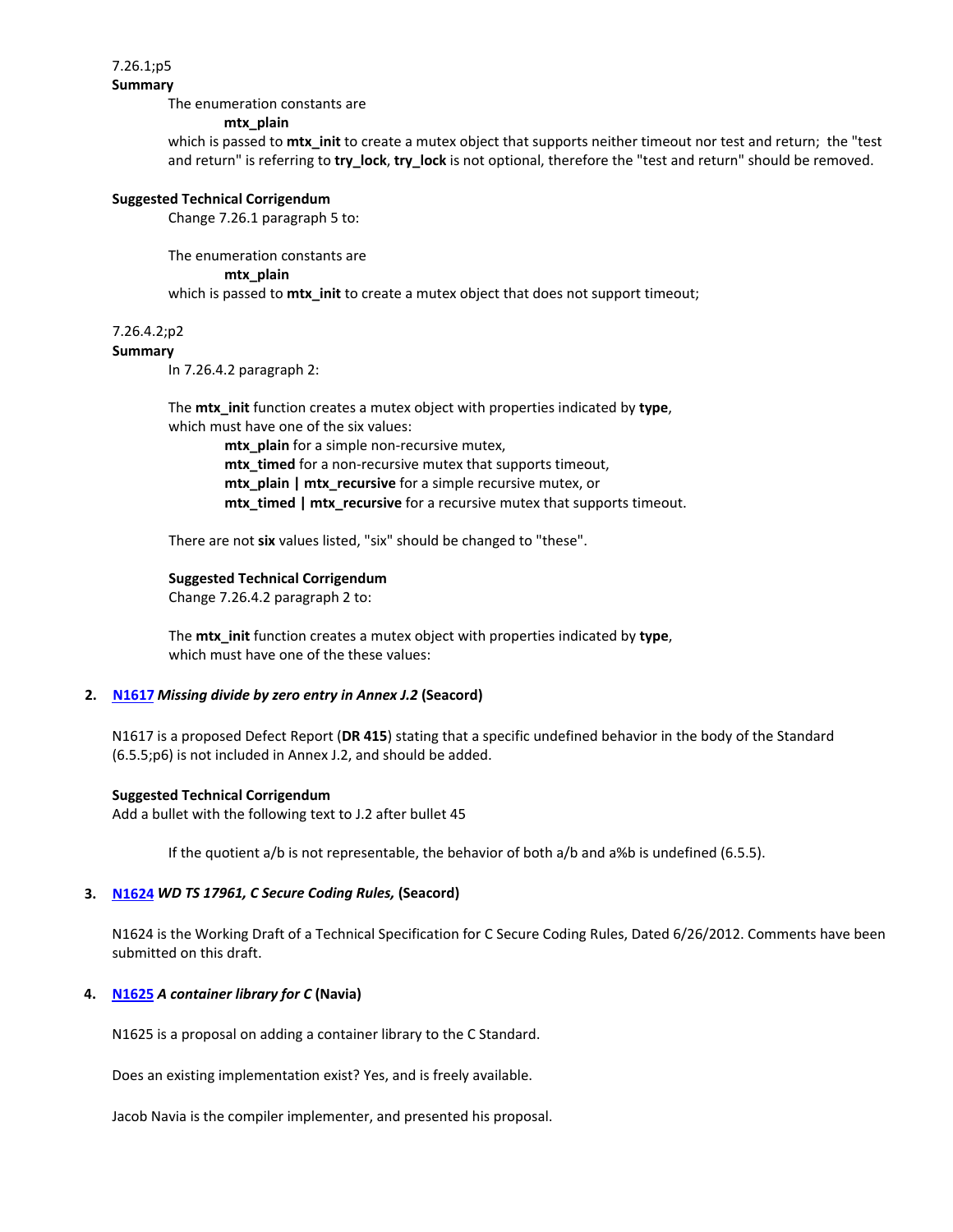Bill Seymour: Why do this in C? C is a good language that will be around for a long time. Having a container library can solve many problems for those who use C by providing facilities that do not exist today. C is not an "overcomplicated moving target" language.

Blaine sees the proposal as inventing objects. Does C need objects? Blaine does not think so. Is there a way to have a simple object system? Is there anything the language can do to help this out? This proposal does not address changes to the language.

David K is concerned about the implementation. If C++ can do this faster, why do it in C?

PJ: Since the implementation is freely available, why standardize it?

Rajan asked if Jacob would be willing to make this work a TS? Jacobs sees a real need to standardize it, and sees a lot of work still needed. He sees creating a standard as only a starting point to create a much better implementation.

Blaine believes it would be very difficult to implement this and get performance improvements from one compiler vendor to another w/o having language support.

Prosser points out that the proposal is really insufficient to do what he already does today.

Parks points out that for his environment, C and C++ need to be able to work together, and sees this as a divergent path for his projects.

In general, the thrust of this proposal is to provide a C library for containers so that a user does not have to use C++.

Should Jacob continue this work?

Blaine sees this as a good solution for those who do not want to use C++. It's a large library, and will have to meet other concerns, such as threading.

Roger: Is there a large audience for pure C solutions?

Clark: If this model becomes popular in the next ten years, that would be great, but we would like to see a demand before we jump into it.

Which comes first: A standard approach, or an existing market approach? Jacobs sees common approaches to problems such as this will not be adopted by the market without involvement by the Standards Committee. Everyone will continue to develop their own approach because there is no standard.

PJ points out that for practical purposes, most shops are using a mix of C and C++, and that is the most likely scenario going forward. More and more use of a mix of C and C++ is the trend being taken by industry. As such, there is not likely a large audience for a C only solution.

Jacob believes his approach can achieve the same performance as C++.

Parks is not convinced the market of C programmers is as concerned about this problem as much as other problems we are working on.

Mike points out that his experience is that those who are writing in C only write in C.

In summary, most believe the proposal is very thorough and well thought out. The question is the value of doing something is C solely for the sake of providing a competing approach to C++ that can be used by those who prefer C over C++.

Do we want to encourage Jacob to continue working on this effort?

Are we willing to help with this work? Jacob cannot do all this work alone.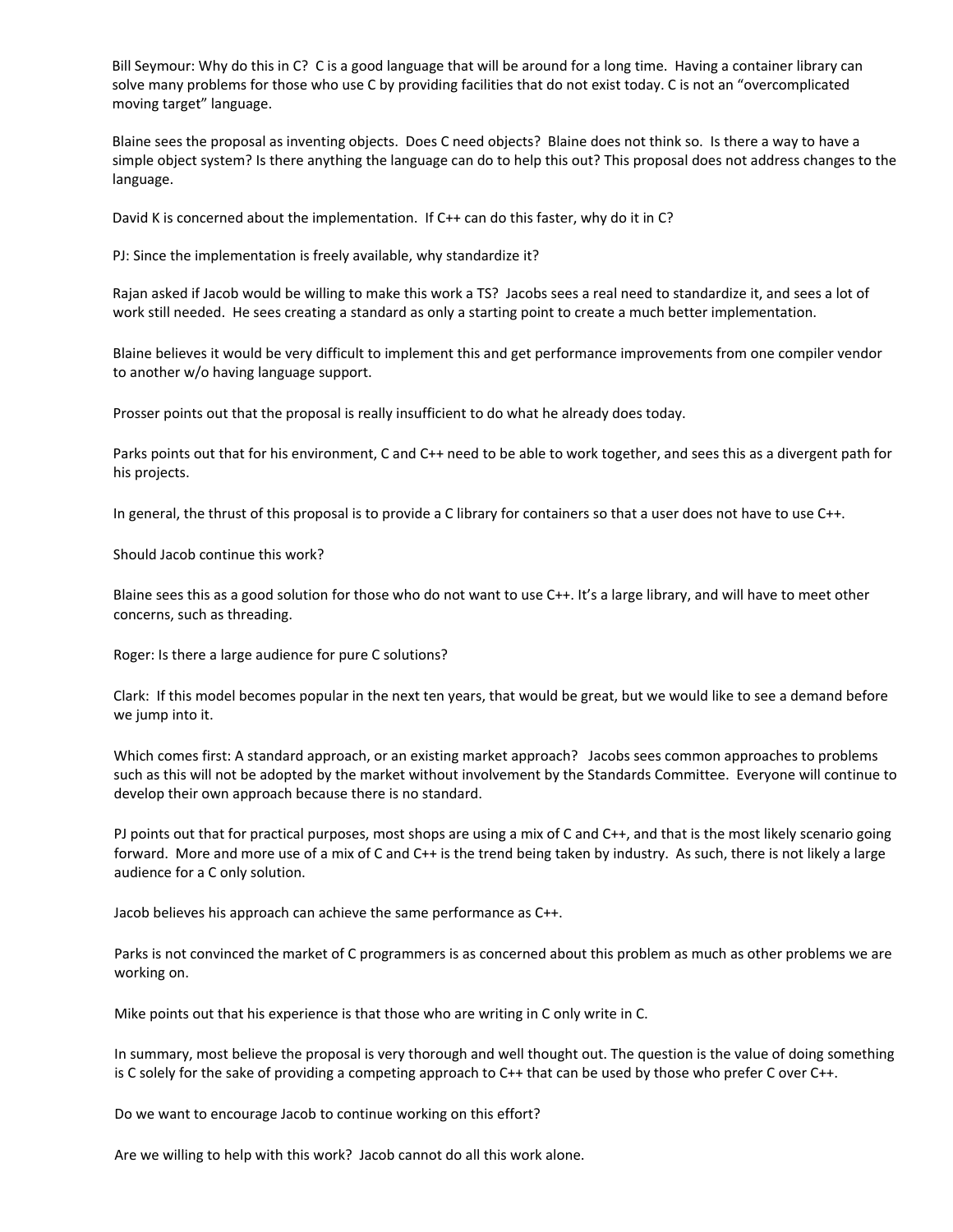Are we interested in seeing this work progress? That implies we want to see it come back.

Straw Poll: Does the committee want to pursue a library based container proposal in the near term?

Yes - 4,  $No - 12$ , Abstain  $-3$ 

#### **5. [N1626](http://open-std.org/twiki/pub/WG14/Agenda/n1626.pdf)** *Convener's Report and Business Plan* **(Benito)**

This report was given at the SC22 Plenary. No questions or comments.

## **6. [N1627](http://open-std.org/twiki/pub/WG14/Agenda/n1627.htm)** *Proposed defect report regarding tss\_t* **(Shepherd)**

N1627 is a Proposed Defect Repot (**DR 416**), stating that the Standard does not specify if, or when, destructors for thread specific data keys, created with tss create, are invoked, and proposes to resolve that by aligning the behavior with that specified in POSIX for pthread key t

Q: Is the lack of specifics intentional? How does this affect C++ compatability? See DR 416 discussion.

## **7. [N1628](http://open-std.org/twiki/pub/WG14/Agenda/n1628.htm)** *Missing entries in Annex J* **(Benito)**

N1628 is a propose Defect Report (**DR 417**) that identifies instances of implementation defined, undefined and unspecified behavior listed in the body of the C Standard but missing in Annex J.

#### **Suggested Technical Corrigendum**

Change bullet 42 of J.1 to:

— The order and contiguity of storage allocated by successive calls to the **calloc**, **malloc**, **realloc**, and **aligned\_alloc** functions (7.22.3).

Change bullet 43 of J.1 to:

— The amount of storage allocated by a successful call to the **calloc**, **malloc**, **realloc**, or **aligned\_alloc** function when 0 bytes was requested (7.22.3).

Change bullet 166 of J.2 to:

— A non‐null pointer returned by a call to the **calloc**, **malloc**, **realloc**, or **aligned\_alloc** function with a zero requested size is used to access an object (7.22.3).

Change bullet 37 of J.3.12 to:

— Whether the **calloc**, **malloc**, **realloc** and **aligned\_alloc** functions return a null pointer or a pointer to an allocated object when the size requested is zero (7.22.3).

#### **8. [N1629](http://open-std.org/twiki/pub/WG14/Agenda/n1629.htm)** *Discussion on DR 410: f(inf) is inf being a range error* **(Tydeman)**

N1629 presents a number of issues to consider regarding DR 410.

#### **9. [N1630](http://open-std.org/twiki/pub/WG14/Agenda/n1630.htm)** *Recommendations for math library implementers* **(Tydeman)**

N1630 is a set of recommendations to implementers of math libraries. This is a proposal.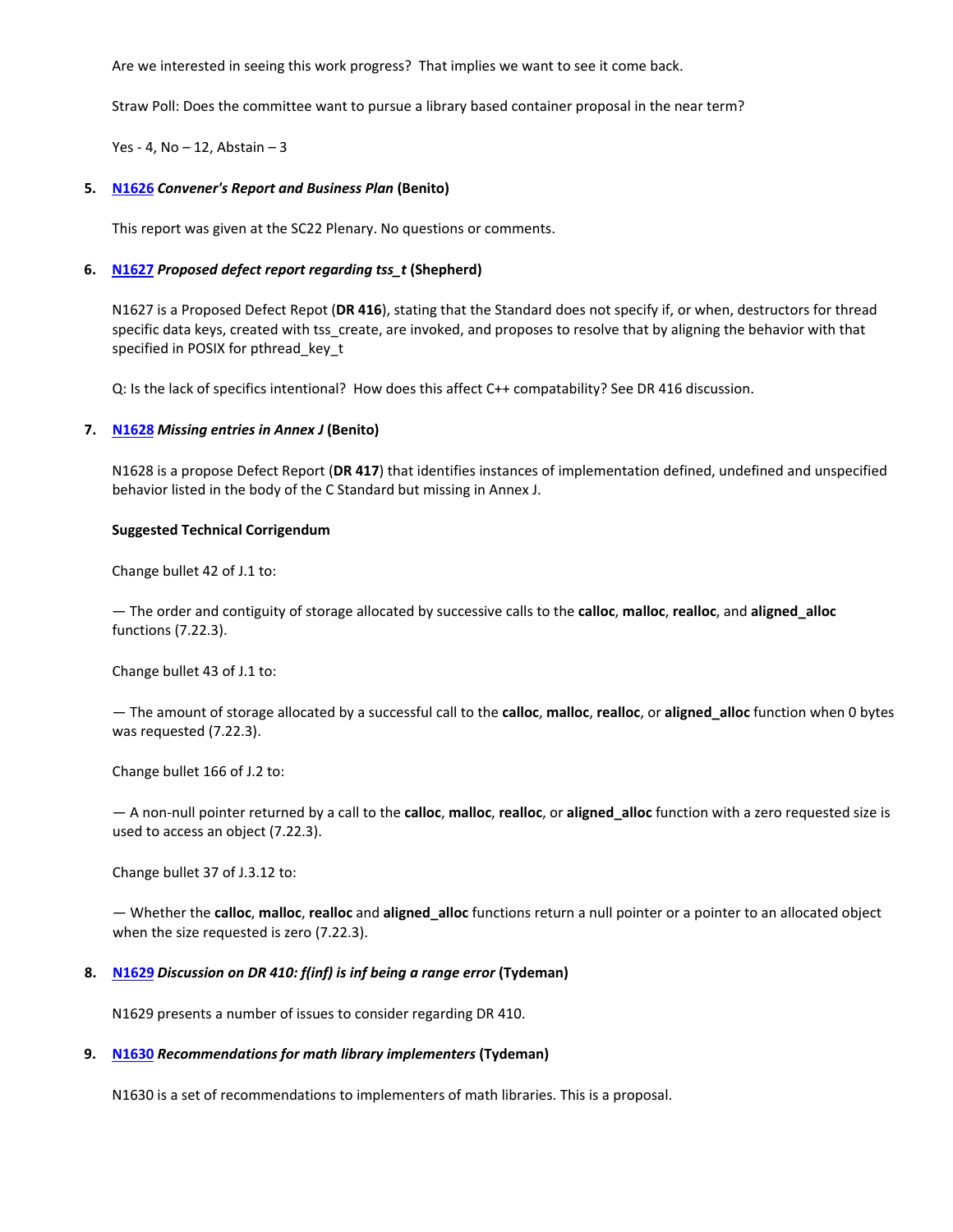Fred presented N1630, and he believes it is a defect in the C Standard. It adds nothing new. It's all recommended practice. Others don't see a body of recommended practice as a defect report. Such work could be applied to the entire Standard. There is no support for this as a DR.

# **10. [N1656](http://open-std.org/twiki/pub/WG14/Agenda/n1631.pdf)** *Floating‐point extensions for C ‐ Part 1: Binary floating‐point arithmetic* **(Thomas)**

N1656 is an update to N1631, and was presented by Jim Thomas.

#### **Notes for N1656 presentation.**

Numbered paragraphs for inclusion in C11.

Added line numbering.

Minor corrections and clarifications.

Content changes …

p7: Changed conformance macro form **\_\_STDC\_IEC\_60559\_\_** to **\_\_STDC\_IEC\_60559\_BFP\_\_**

p7: Added conformance for freestanding implementations ‐ by

- adding strfromflt function  $(10.2 p17)$  to numeric conversion functions in stdlib.h and
- requiring freestanding implementations to support numeric conversion function in stdlib.h

p7: Added want macro (and settled on the name) **\_\_STDC\_WANT\_IEC\_00000\_EXT1\_\_** where 00000 will be the ISO/IEC document number

p8: ISSUE 1: The **00000** in **\_\_STDC\_WANT\_IEC\_00000\_EXT1\_\_** is to be replaced with the ISO/IEC TS number when it becomes available.

P8: ISSUE 2: Do we need a specification for the WANT macro along the lines of K.3.1.1 for **\_\_STDC\_WANT\_LIB\_EXT1\_\_**?

p11: Clarify that canonical‐ness does not determine a separate value (TS 7.2, Std 5.2.4.2#5)

p11 and others: Replace misuses of "encoding" with "representation" or "value"

p13: Added references in Table 1 – Operation binding

p20: Recast specification of calls affected by constant rounding directions (per discussion with DP and DG)

Table 2 for which macro replacement has not been suppressed (Std 7.6.1a#5)

For goal to allow implementations to support signaling NaNs (and so declare by defining FE\_SNANS\_ALWAYS\_SIGNAL in <fenv.h>) …

various: Made some small changes to clarify whether certain operations may (and do if FE\_SNANS\_ALWAYS\_SIGNAL is defined) or are not allowed to raise "invalid" for signaling NaN operands (JM comment).

- comparison operations may
- negate, fabs, copysign, totalorder, totalordermag, inquiry macros (including new iszero) are not allowed to

p30: Renamed math rounding direction macros, e.g. FP\_CEIL to FP\_INT\_UPWARD, so as not to suggest conversion to floating types.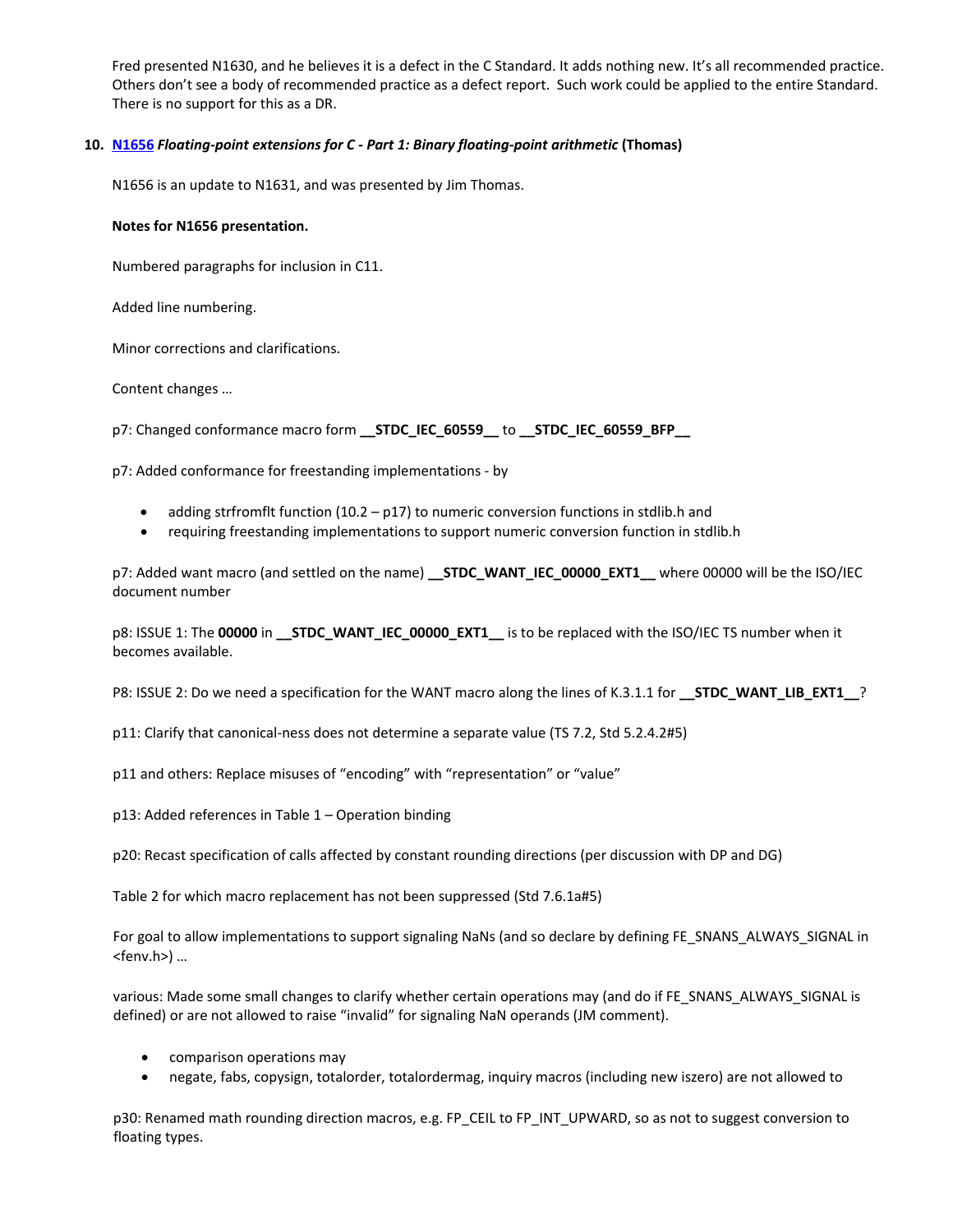p31: Clarified that math.h does not define intmax\_t and uintmax\_t, types returned by fromfp and ufromfp functions (JM comment)

Fixed or footnoted sample code regarding signaling NaNs

p26: round - added footnote saying this implementation doesn't satisfy FE\_SNANS\_ALWAYS\_SIGNAL

p33: fmax – avoid returning snan after invalid signal

p34: fmaxmag – ditto

p38: Fixed domain error spec for **iseqsig** macro (7.12.14.7) by saying "a domain error occurs for the macro, as if a domain error occurred for a function (7.12.1)"

p40: Added iszero() macro (14.7), to assure IEEE‐required non‐signaling behavior

p46: Added specification to <tgmath.h> (16.0) to

- handle new functions introduced by Part 1
- clarify that tgmath macros are affected by constant rounding directions
- give sample implementation for type‐generic cbrt that handles constant rounding directions

Tom: Do signaling NaNs trap? No, by default.

Benito – there are a number of editorial things that need to be done to this document prior to sending it out as a NWI. Given that, are we comfortable with the content as something we are ready to send out, or do we want a review. Move forward.

#### **11. [N1657](http://open-std.org/twiki/pub/WG14/Agenda/n1632.pdf)** *Floating‐point extensions for C ‐ Part 2: Decimal floating‐point arithmetic* **(Thomas)**

N1657 is an updated version of N1632, a prior draft of a Technical Specification for Decimal Floating Point – Part 2, Decimal Floating‐point arithmetic. Note: The internal doc number on this doc is N1648, which is in error.

Tom raised a general issue about C++ compatibility w.r.t. Part 1, and Part 2, simply to raise this as a potential issue with WG21 (C++).

Notes for N1657 presentation:

Part 2 of TS – will supersede decimal FP TR.

Used same ISO template as for part 1, copied in the content from decimal FP TR.

Will note significant changes from the TR - will refer to pdf page numbers.

Hope that with changes based on responses document will be ready for detailed review at or shortly after next meeting. About 90% of the final content is here.

Showed old text for each change; updated to refer to new standards (C11, IEC 60559:2011), and made several editorial clarifications.

Added new IEC 60559 features and interfaces.

P7: Retained same conformance and WANT macros.

• conformance macro defined with date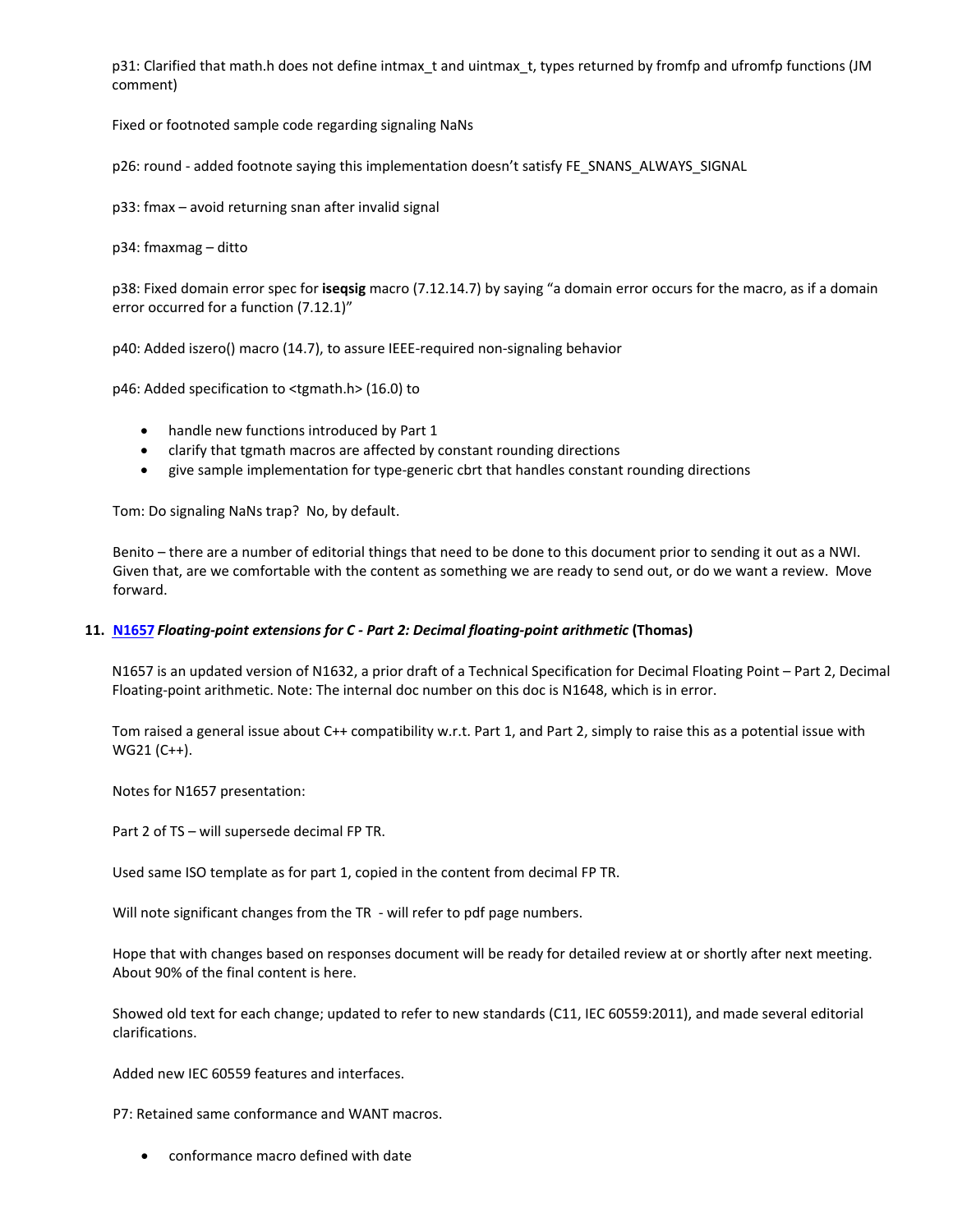- compatible with old TR
- style not consistent with Part 1 There was some general discomfort with that approach, and the SG was asked to consider making it consistent.

p17: Do we need a specification for the WANT macro along the lines of K.3.1.1 for **\_\_STDC\_WANT\_LIB\_EXT1\_\_**?

P7: Required conformance to Part 1

- covers the type independent aspects of IEEE FP (exceptions, conversions with integer types, optimization, contractions, returns, NaN support)
- facilitates specifying conversions between decimal and binary formats
- implementation without Part 1 conformance can say they follow (adhere to) the specification for decimal FP in Part 2

Some general discussion on requiring conformance to Part 1, Binary Floating Point, in order to conform to Decimal Floating Point, Part 2. Why? There are general specifications contained in Part 1 that are required for Part 2. For expediency, those basic requirements are not repeated in Part 2. There is some general discomfort with that approach. The IEEE Standard allows for independent implementations, binary or decimal. Why aren't we? Vendors at this meeting seemed to be comfortable with this approach, but we should be aware that this as a potential issue. Possible use of an 'as if' rule by citing applicable sections of Part 1 should be considered

p12: Changed DECN\_SUBNORMAL\_MIN to DECN\_TRUE\_MIN ‐ to be consistent with C11

p12: Specified the complete operation binding for decimal by referring to the binding table in Part 1 and

• adding supplementary text as needed

# p13: ISSUE 1: Should we capture in C11 the IEC 60559 recommendation for implicit inexact conversion to integer type to *raise the "inexact" exception? Would this conflict with conventions that assignments and casts are equivalent?*

C11 does not refer to the 2011 version of 60559. Should this TS make that reference? Should implicit conversions raise an exception? Compilers will generally raise a diagnostic over implicit conversions, so, yes. Prosser – should we consider initialization an issue in this category as well? If the initialization is an "implicit conversion', is would be treated as such, an exception would be raised.

# p15: Removed the FLOAT\_CONST\_DECIMAL64 pragma – error prone

p15: Removed the d and D suffixes for double – needed only because of pragma, conflicted with prior art

# p17: ISSUE 2: Do we need a specification for the WANT macro along the lines of K.3.1.1 for STDC WANT LIB EXT1 ? *Yes.*

#### P20: Added DEC\_SNANN signaling NaN macros

p26: ISSUE 3: Should we change "If value is a decimal floating-point number, the exponent is an integral power of 10; otherwise it is an integral power of 2." to "If value is of generic floating type, the exponent is an integral power of 2. If value is of decimal floating type, the exponent is an integral power of 10"? Can we assume generic RADIX is not 10?

We don't know.

# P27: ISSUE 4: For Idexp, and scalbn below, should we change "A range error may occur" to "A range error may occur for *finite arguments"? Waiting for WG14 resolution of same issue for corresponding functions in C11. TBD.*

p29: Added types and functions for dec*i*mal re‐encoding for DPD and BID encodings. DPD is Densely Packed Decimal, BID is Binary Integer Decimal, and are used by the decimal re‐encoding functions.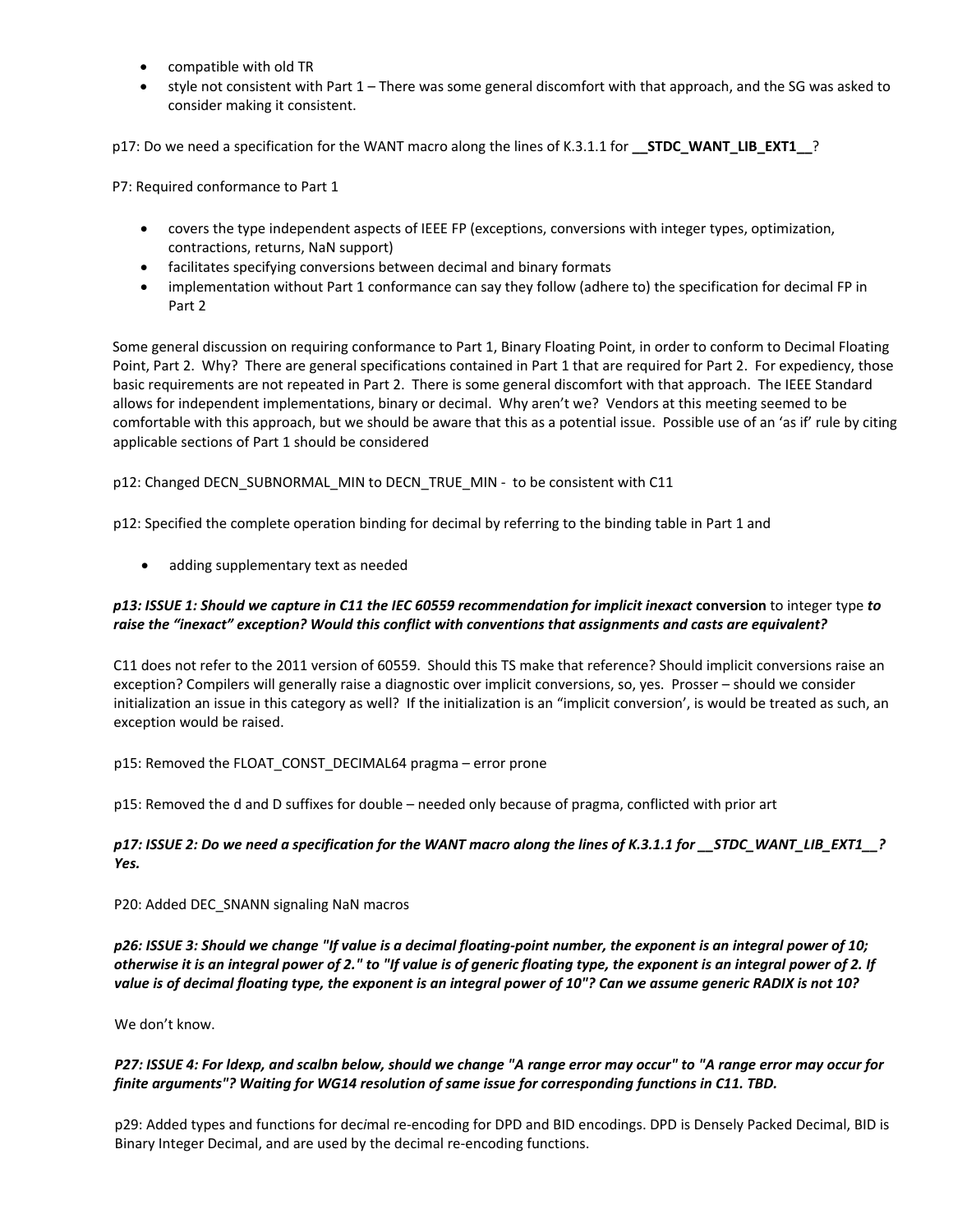p31: Added disambiguating specification and examples for printf a,A edge cases (where rounding is required and were precision is 0).

*p37: ISSUE 5: Clause 12.8 needs to provide suggested changes to C11 tgmath.*

*P37: ISSUE 6: The study group is still considering other issues with tgmath for decimal.*

P37: ISSUE 7: We intend to add an example showing how generic selection can be used to define cbrt for tamath to *handle decimal as well as generic FP types.*

P37: Added specification for quantum exponents (12.9)

*P38: ISSUE 8: We intend to add guidance for optimization that will preserve quantum exponents.*

#### **12. [N1633](http://open-std.org/twiki/pub/WG14/Agenda/n1633.htm)** *Possible defect report: fmod(0.,NaN) and fmod (NaN, infinity)* **(Tydeman)**

N1633 is a proposed Defect Report, submitted by Fred Tydeman. The issues revolve around fmod() in Annex F.

Assigned **DR 418**

#### **13. [N1634](http://open-std.org/twiki/pub/WG14/Agenda/n1634.htm)** *Clarifying Memory Allocation* **(Crowl)**

N1634 states that the existing wording of the C Standard describing memory allocation lacks sufficient precision, and could result in the exclusion of macro‐optimization of such allocation.

Clark led a discussion on this paper. Should allocations be clustered or divided up? Let implementations be smart about the way they do dynamic allocations.

Douglas: Oracle only likes the proposed change to 7.22.3, paragraph 2. They oppose the proposed change to 7.22.3;p1.

David K: Disagrees. The proposed change changes the meaning of what is intended.

Defer any action on this paper. We see no action to take at this time, and will wait until WG21 (C++), takes action.

ACTION: Clark to follow the disposition of N1634 in WG21 (N3433) and report such back to WG14.

#### **14. [N1635](http://open-std.org/twiki/pub/WG14/Agenda/n1635.htm)** *What the heck is a "generic function"?* **(Walls)**

N1635 is a proposed Defect Report citing a need to redefine the atomic type generic functions as type generic macros, and define the underlying functions to which such macros expand.

Assigned **DR 419**

#### **15. [N1636](http://open-std.org/twiki/pub/WG14/Agenda/n1636.xls)** *Comments on N1624* **(Walls)**

N1636 is a set of comments on N1624, Draft TS 17961, C Secure Coding Rules, submitted by Douglas Walls. Most of the changes submitted were made to the draft.

Dave Prosser is concerned that the use of the term 'string' does not match the definition of string in the C Standard. Blaine Garth agrees. Dave Keaton will review the use of 'string'.

#### **ACTION: Robert Secord to make the agreed to changes to N1624 for the next mailing.**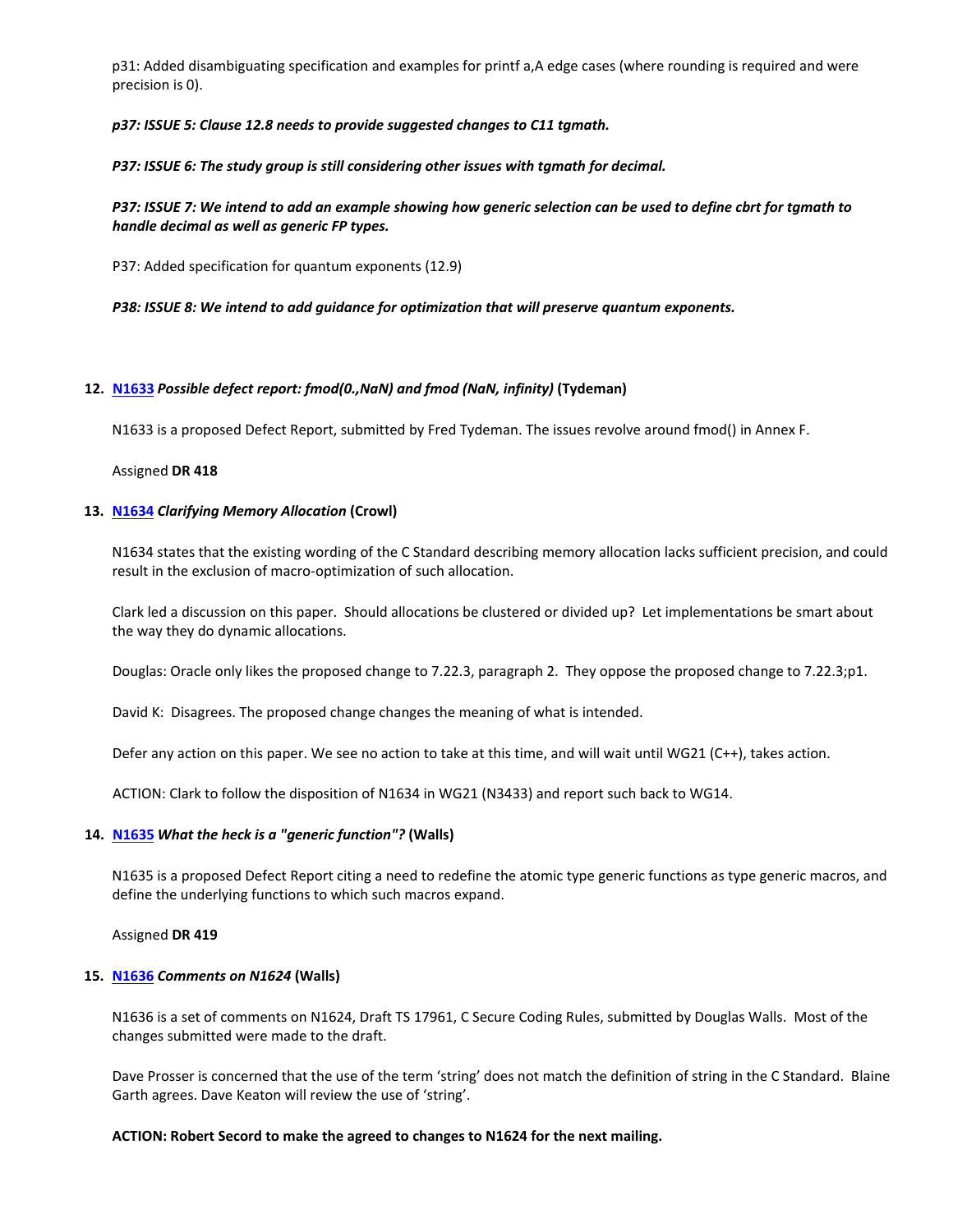#### **ACTION: A small editing group review the edits made to N1624.**

The editing group will consist of:

John Benito Blaine Garth David Keaton Dave Prosser Clive Pygott Robert Secord Willem Wakker Douglas Walls

## **ACTION: Convener to either send the reviewed document to SC22 for PDTS Ballot, or not, as appropriate.**

## **16. [N1637](http://open-std.org/twiki/pub/WG14/Agenda/n1637.pdf)** *Krevvers and Wiedijk, Subtleties of the ANSI/ISO C standard*

N1637 is a paper that states the C Standard does not allow Turing complete implementations; evaluation semantics does not preserve typing, and that no strictly conforming programs exist (i.e. the C Standard cannot guarantee a C program will not crash.)

## **17. [N1638](http://open-std.org/twiki/pub/WG14/Agenda/n1638.htm)** *Updated WG 14 SD 1* **(Benito)**

N1638 is an update to the WG14 SD-1, Joint Meeting and Mailing Information.

## **18. [N1644](http://open-std.org/twiki/pub/WG14/Documents/n1644.pdf)** *New Work Item Proposal for C Binding to IEC 60559:2011*

N1644 is a proposal for a New Work Item for a multi‐part Technical Specification for a C Binding to the new Floating Point Standard, IEC 605599:2011.

#### **19. [N1645](http://open-std.org/twiki/pub/WG14/Documents/cilk_n3409.pdf)** *Strict Fork‐Join Parallelism*

N1645 is a WG14 version of WG21 N3409, proposing new constructs for C++ to support the central constructs of parallel programming for C++ through extension to the C++ language. The paper is a 'strawman' and does not propose wording at this point.

Robert Geva, Intel, provided a presentation on C Language Constructs for Parallel Programming. In general, there are competing proposals, along with this, being considered in C++. The proposal calls for language support which can achieve performance improvements over library only approaches to parallelism. The slides will be available on the WG14 Wiki, and in the post‐Portland mailing.

Tom believes it would be good for WG14 to move forward with this. Among competing proposals being considered in C++, only the Cilk proposals meet the union of C and C++. It also meets the bar for market need.

A major CPU developer is producing ONLY multi‐core CPUs. The need for parallel programming only goes away if CPU architectures revert to single‐core. In terms of performance, there are no real metrics at this time that compare a library only implementation with a compiler supported approach, however, it is generally believed that a compiler (language) supported approach would have to produce better performance than a library only approach.

Blaine believe that O/S will evolve that will solve this problem. Who? We don't know of anyone working in this direction.

How would we approach freestanding? Accept the keywords and keep going.

Does the committee believe that parallelism is important and we want to work on it? That seems to be the case.

Clark – This is ether a good idea, or it isn't. Whether it's this proposal or some other proposal does not matter. This (parallelism) is something we should work on.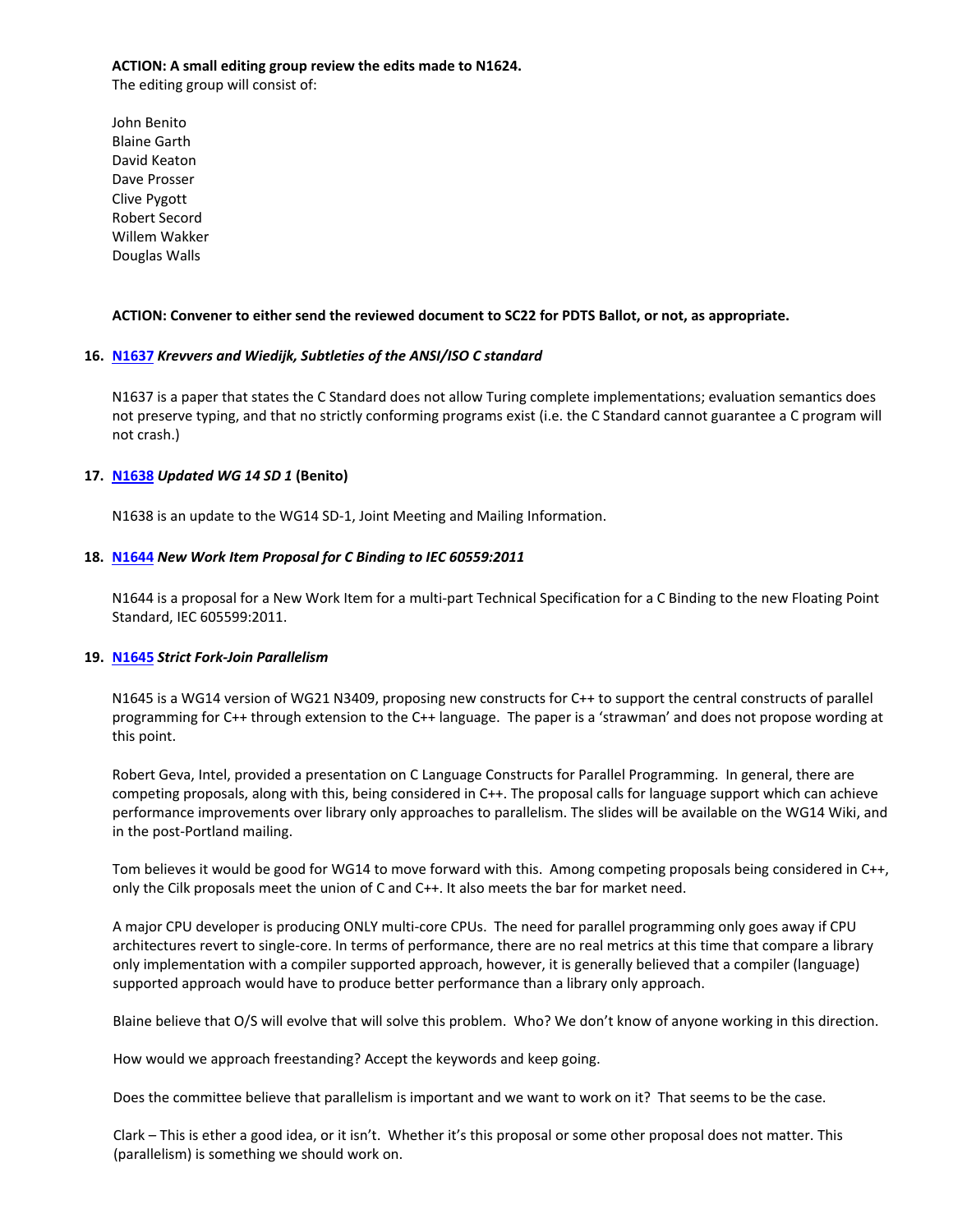**Straw Poll:** Do we want a formal proposal along the lines of the papers presented? (N1645, N1646).

 $yes - 18$  $no - 0$ abstain ‐ 1

#### **20. [N1646](http://open-std.org/twiki/pub/WG14/Documents/cilk_n3419.pdf)** *Vector loops and Parallel Loops*

N1646 is a proposal for two new language constructs, vector loops and parallel loops, submitted by Robert Geva. This proposal is in concert with a WG21 (C++) proposal (WG21/N3419) for language support for parallel programming. A Study Group has been established within WG21 to research C++ language support for parallel programming.

# **21. [N1647](http://open-std.org/twiki/pub/WG14/DefectReports/n1647.htm)** *syntax error in specification of for‐statement* **(Gustedt)**

N1647 is a proposed Defect Report, submitted by Jens Gustedt, stating there is a syntax error in the specification of for‐ statement.

Assigned **DR 420**

## **22. [N1648](http://open-std.org/twiki/pub/WG14/DefectReports/n1648.htm)** *initialization of atomic\_flag* **(Gustedt)**

N1648 is a proposed Defect Report, submitted by Jens Gustedt, stating that the intent of the C Standard to have atomic flag as a primitive cannot be achieved with the current semantic for initialization.

#### Assigned **DR 421**

#### **23. [N1649](http://open-std.org/twiki/pub/WG14/DefectReports/n1649.htm)** *initialization of atomic types* **(Gustedt)**

N1649 is a proposed Defect Report, submitted by Jens Gustedt, stating that the C Standard fails to specify the value of an atomic object if it is initialized by default.

Assigned **DR 422**

#### **24. [N1650](http://open-std.org/twiki/pub/WG14/DefectReports/n1650.htm)** *Defect Report relative to [N1570](http://www.open-std.org/jtc1/sc22/wg14/www/docs/n1570.pdf), underspecification for qualified rvalues* **(Gustedt)**

N1650 is a proposed Defect Report, submitted by Jens Gustedt, stating that rvalues with qualified types is underspecified throughout the C Standard.

Assigned **DR 423**

#### **25. [N1651](http://open-std.org/twiki/pub/WG14/DefectReports/n1651.htm)** *underspecification of tss\_t* **(Gustedt)**

N1651 is a proposed Defect Report, submitted by Jens Gustedt, stating that tss\_t is underspecified. See also: N1627.

Assigned **DR 424** – See also **DR 416.**

#### **26. [N1652](http://open-std.org/twiki/pub/WG14/DefectReports/n1652.htm)** *The order on uintptr\_t and void pointers should be compatible* **(Gustedt)**

N1652 is a proposed Defect Report, submitted by Jens Gustedt, stating that the order on uintptr\_t and void pointers should be compatible.

This is a proposal, not a DR. We'll defer discussion until resubmitted as a proposal.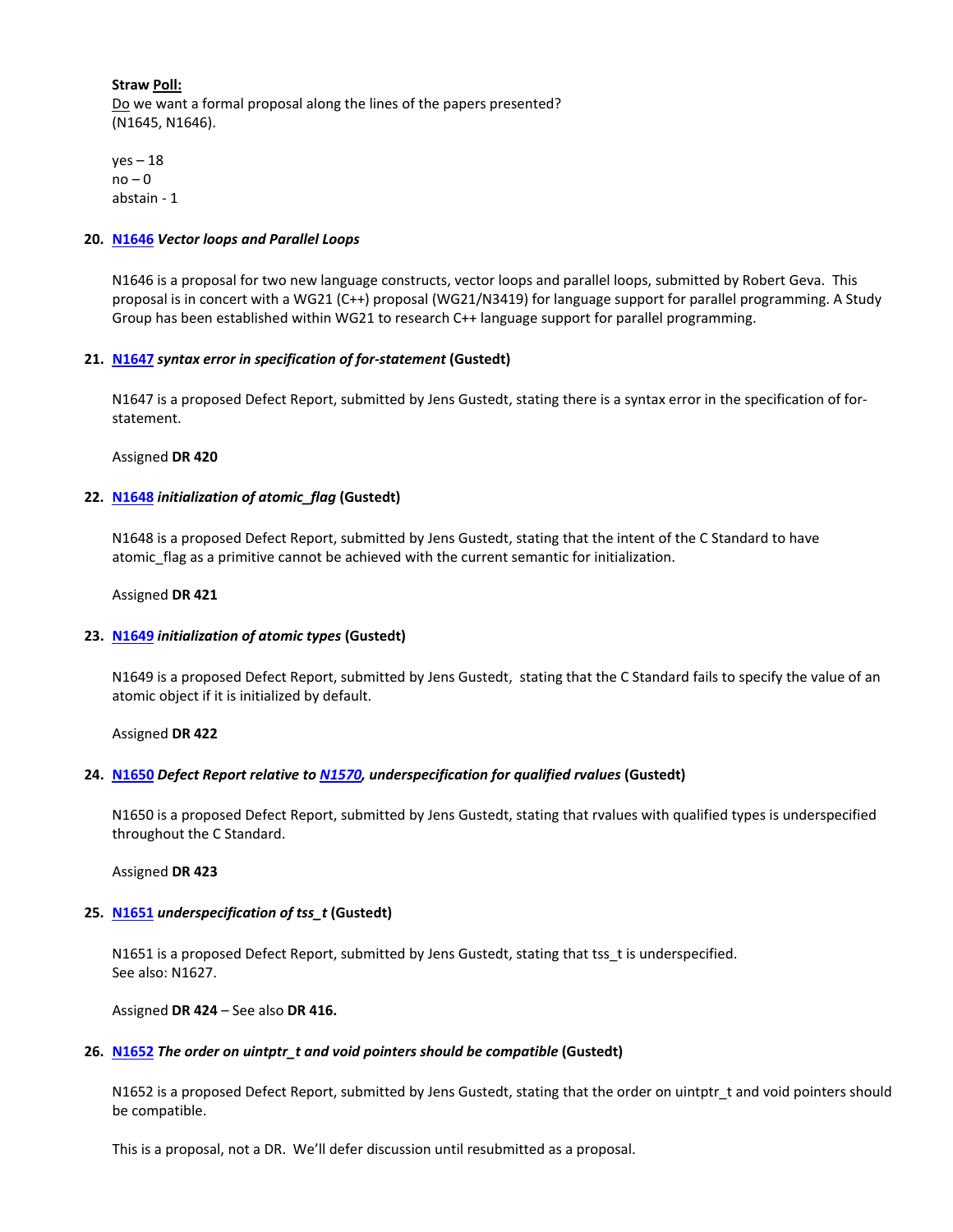#### **27. [N1653](http://open-std.org/twiki/pub/WG14/DefectReports/n1653.htm)** *no specification for the access to variables with temporary lifetime* **(Gustedt)**

N1653 is a proposed Defect Report, submitted by Jens Gustedt, stating there is no specification for the access to variables with a temporary lifetime. Should such access be Implementation Defined, or simply forbidden?

#### Assigned **DR 425**

#### **28. [N1654](http://open-std.org/twiki/pub/WG14/DefectReports/n1654.htm)** *underspecification of thread functions with void return* **(Gustedt)**

N1654 is a proposed Defect Report, submitted by Jens Gustedt, pointing out that several thread functions in C11 do not have return values, implying that they cannot fail, while other implementations, such as POSIX, have return values for corresponding functions. The functions in question are: call\_once, cnd\_destroy, mtx\_destroy, tss\_delete, thrd\_yield.

This is a proposal, not a DR.

# **6. Defect Reports**

#### **6.1 Review Status**

The following DRs in REVIEW Status were either moved to Closed, or left in Review, as noted.

## **DR 401 – CLOSED**

#### **DR 402 – REVIEW**

# ACTION - Rajan and Blaine to write up words/diagrams for DR 402. There's a typo as well, p12 s/be para 22.

We reviewed a diagram by Rajan. Clark was responsible for translating the math into English.

If the value of B is not a value provided by X, it must be possible to find a value for Y, and B gets its value from Y. Rajan sees an interpretation of the existing words where an implementer could use Y to provide a value for B, when in fact it should have come from X. Blaine believes the existing proposed words in the DR better represent, in industry standard terms, the intent than the current words in the Standard. Clark and Rajan seem to agree the DR interpretation was never intended.

Clark suggests that we take the Suggested TC in the DR, move the DR to Review, and spend some time between now and the next meeting working with C++ to find a way to further clarify them if we are able.

ACTION ‐ Clark to examine the adoption of the Proposed TC words for DR 402, and tweek as needed.

#### **DR 403 – CLOSED**

#### **DR 404 – CLOSED**

#### **6.2 Open Status**

The following DRs in **OPEN** status were either moved to **REVIEW**, or left in **OPEN**, as indicated.

#### **1. DR 400 – REVIEW**

#### **2. DR 405 – OPEN**

#### **ACTION ‐ Clark Nelson had an action to write words for this – DONE**

Add the following as 7.26.4 p1 and p2:

For purposes of determining the existence of a data race, lock and unlock operations behave as atomic operations. All lock and unlock operations on a particular mutex occur in some particular total order.

NOTE This total order can be viewed as the modification order of the mutex.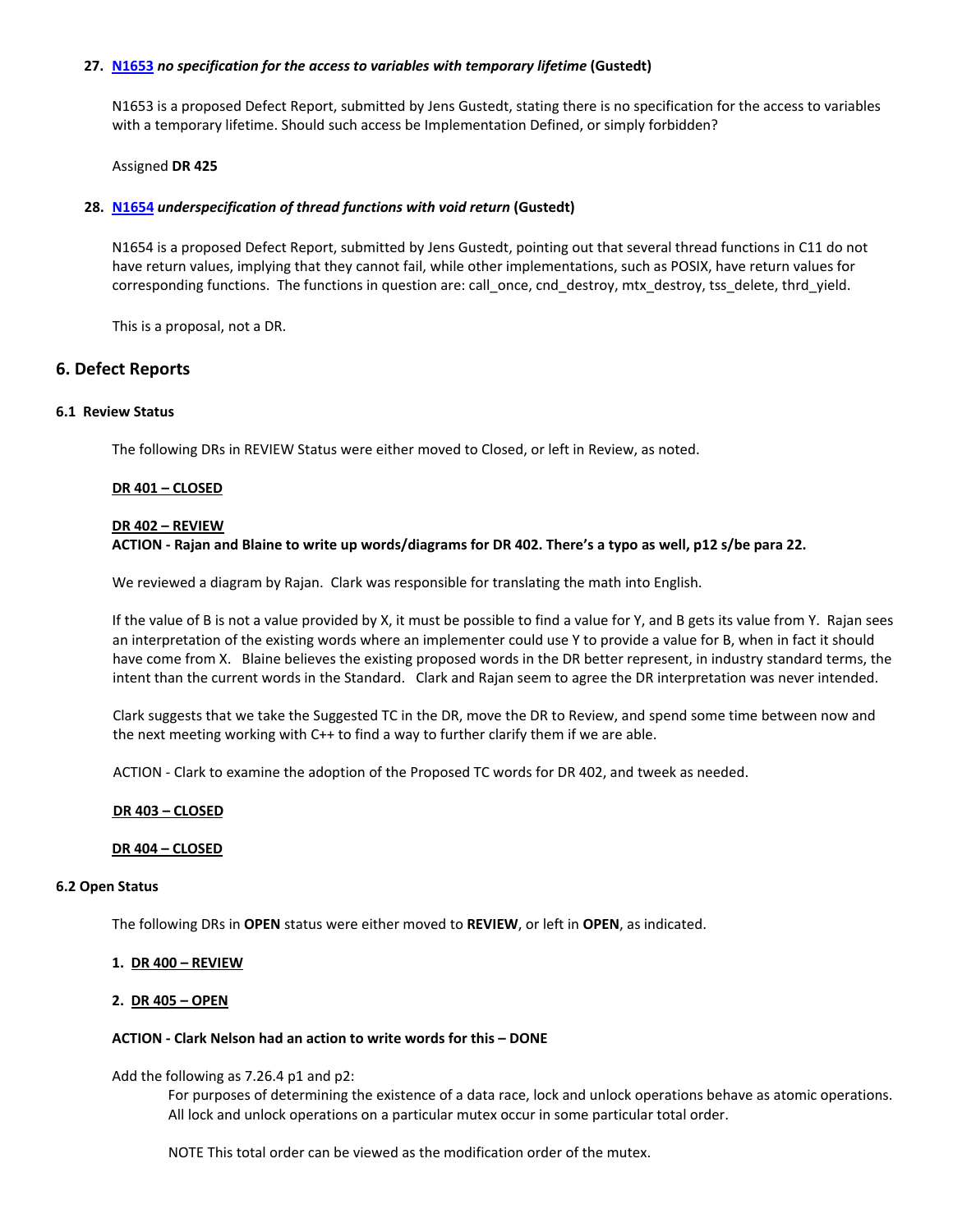#### **Straw Poll – Accept the words above as Proposed TC, leave OPEN.**

## 3. **DR 406 ‐ OPEN**

This item has also become WG21 Core issue 1466.

## **4. DR 407 – OPEN**

#### **Committee Discussion**

This item has also become WG21 Library Issue 2130. Rajan believes we can do the first part of this DR as proposed for 29.3p7. If the first part is accepted, the second part may be redundant. Prosser disagrees, and is not comfortable with dropping the second part.

## **ACTION: Rajan to write up with words/diagram for DR 407.**

Proposed Resolution:

‐‐‐

After 7.17.3 paragraph 11 add the following:

 For atomic operations A and B on an atomic object M, if there are memory\_order\_seq\_cst fences X and Y such that A is sequenced before X, Y is sequenced before B, and X precedes Y in S, then B occurs later than A in the modification order of M.

Clark – This is a Library Issue for C++. We might want to liaison with C++ on this. Do we want the corollaries in the C Standard? Once we decide that, we should communicate that to C++.

The first part of the DR seems to be understood. Wait for C++ to make a decision on the issues they have already opened. Leave OPEN.

#### **Straw Poll: (13‐1‐0) ‐ YES**

Adopt the words in the Proposed Resolution given above for the first part.

#### **Straw Poll: (3‐10‐3) ‐ NO**

Adopt the following derivatives following 7.17.3

Note that the following derivations do fall through the statement above, and as such, do not need to be stated explicitly: For atomic modifications A and B of an atomic object M, if there is a memory\_order\_seq\_cst fence X such that A is sequenced before X, and X precedes B in S, then B occurs later than A in the modification order of M. For atomic modifications A and B of an atomic object M, if there is a memory order seq cst fence Y such that Y is sequenced before B, and A precedes Y in S, then B occurs later than A in the modification order of M.

#### **5. DR 408 ‐ REVIEW (N1584)**

#### **Committee Discussion**

This is already Undefined Behavior in C, and the submitter agreed. Add a Committee Response, moved to Review.

ACTION: Blaine to draft a Committee Response for DR 408

#### **6. DR 409 ‐ OPEN (N1629)**

#### **Feb, 2012 Meeting**

- The committee rejected the Suggested Change in the main body of this defect report.
- The committee considered the following, but rejected it (as just being a restatement of 7.12.1 paragraphs 4 and 5).

If the result overflows, a range error shall occur.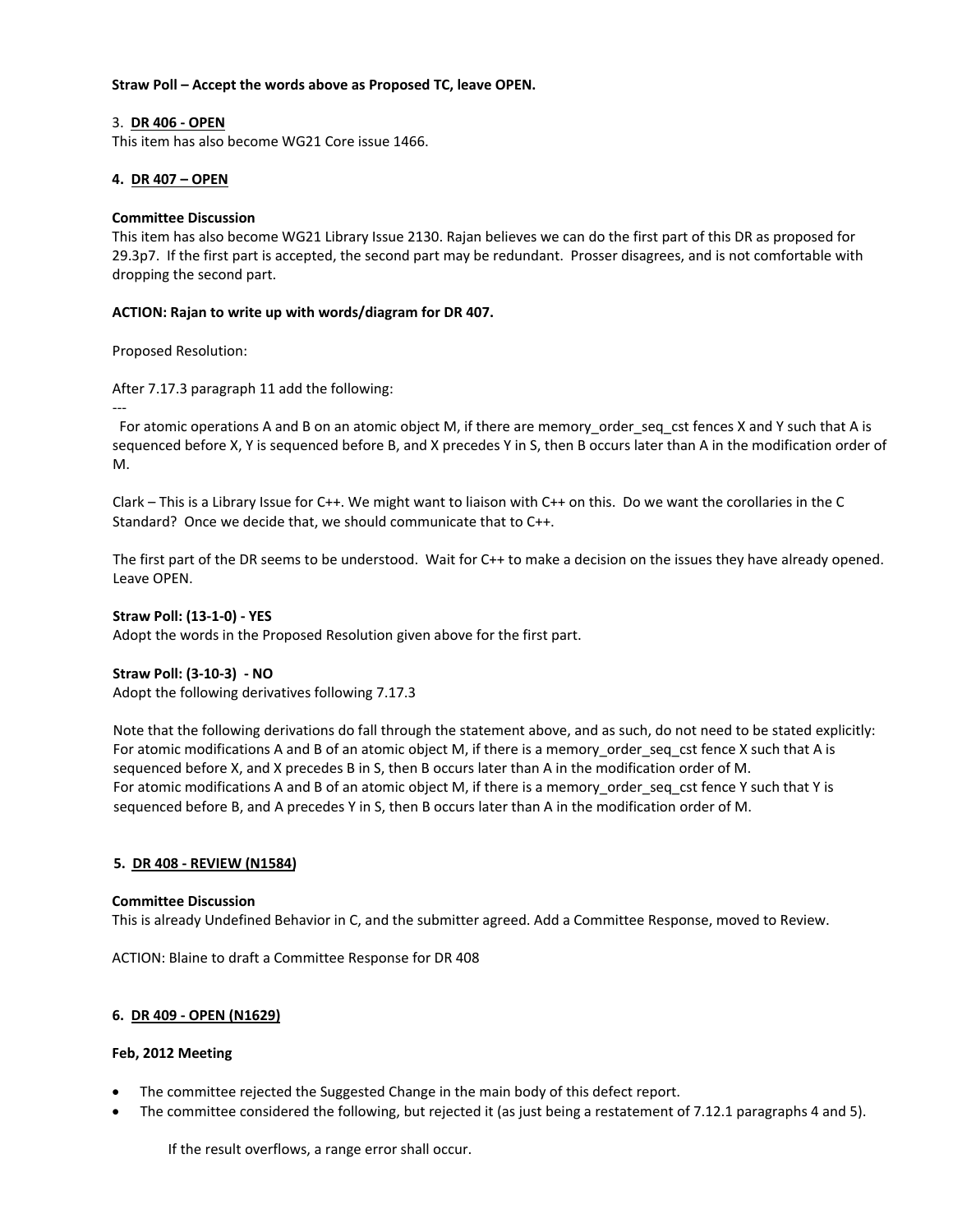• A question arose as to why these range error cases are listed in the individual functions (instead of just being covered by the blanket 7.12.1 paragraphs 4, 5, and 6)

7.12.1 paragraph 1 has the answer:

The behavior of each of the functions in <math.h> is specified for all representable values of its input arguments, except where stated otherwise.

- Several other approaches were discussed, without any consensus reached
	- 1. Add a footnote to 7.12.1 paragraph 5, first sentence:

In an implementation that supports infinities, a range error may happen for functions that map an infinity argument into an exact infinity or exact zero result.

2. Add to end of 7.12.1 paragraph 4:

Recommended practice

In an implementation that supports infinities, a range error should not happen for functions that map an infinity argument into an exact infinity or exact zero result.

3. Add to 7.12.1 paragraph 4:

An implementation may define additional range errors, provided that such errors are consistent with the mathematical definition of the function.

## **Oct 2012 meeting**

#### **Committee Discussion**

Fred wrote a paper, N1629. There are two parts.

1. Fixing a contradiction.

The Committee rejected the words for the Suggested Change in Feb 2012

But, this change looks OK to Jim Thomas. Break out 1‐5, 10‐12, as OK, Rajan disagrees. This change leaves infinity out for those who treat infinity as too large. Making this change will create work for implementers. Jim's fine reading of the definition range error 7.12.1;p4 of would indicate infinity is excluded, thus no change is needed.

2. Taking care of infinity.

Implemented defined, or undefined. Rajan would prefer to see undefined behavior, so that implementers don't have to document the feature. Make it 'bounded' undefined behavior. That does not solve the problem, because it can still trap. Also, 'bounded' applies to Annex L. Not an option.

#### **ACTION: Fred to write up words as a proposed Record of Response – DONE**

Fred's words follow:

Some on the committee believe that there is a contradiction. However, no agreement could be reached on how to fix it.

Making the behavior implementation defined for infinity arguments requires implementers to document their behavior and some implementers do not wish to do that documentation.

Some on the committee believe that exp(+infinity) being a range error is prohibited and is a bug in those implementations that treat it as such.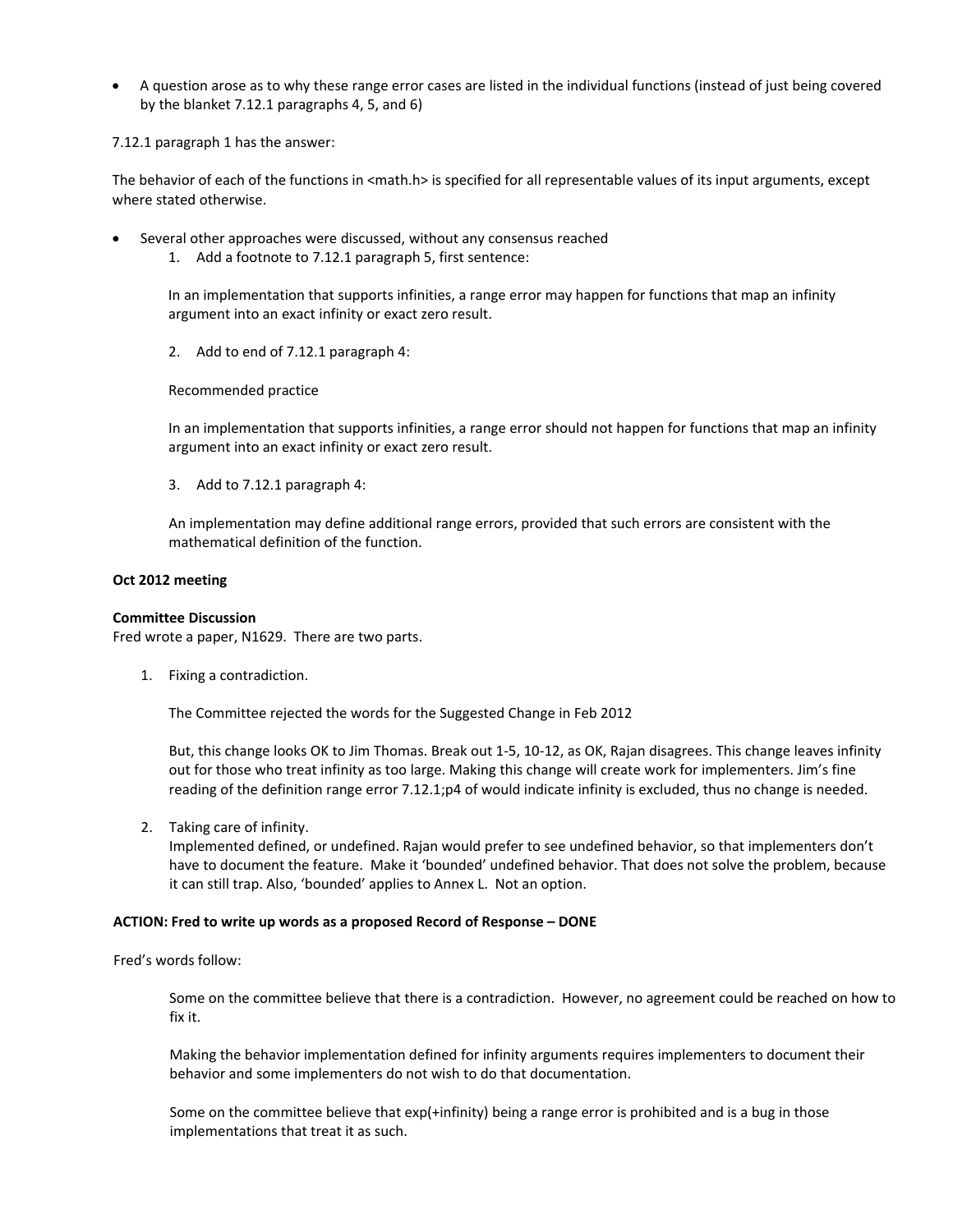exp(+infinity) is +infinity. Since the input +infinity is representable, then the output +infinity is representable in an object of the specified type. By, 7.12.1#4, a range error has not happened.

Also, by 7.12.1#5, since the result is not finite, a range error has not happened.

A number of folks expressed concern over these words, by they are left to the Maintainer of the Defects to rework if needed.

Fred presented another possible solution using 'unspecified' , that would not require implementers document anything. Jim opposes this, since we had already decided yesterday that the existing words are correct, and no change is needed. There is no consensus to adopt Fred's new proposal.

Leave OPEN.

# **7. DR 410 ‐ Review (N1595)**

Clark sees no reason to impose consistency between these two functions. They work differently

This DR has a Proposed technical Corrigendum

In 7.12.6.5 paragraph 2, change the last sentence to:

If the correct value is outside the range of the return type, the numeric result is unspecified and a domain error or range error may occur.

#### **Straw Poll: Move to Review? No Objection.**

**8**. **DR 411** – CLOSED and published as a TC.

#### **9. DR 412 ‐ REVIEW (N1599)**

#### **Feb 2012 Meeting**

#### **Proposed Technical Corrigendum**

In 6.10.1p6, change:

Only the first group whose control condition evaluates to true (nonzero) is processed.

to:

Only the first group whose control condition evaluates to true (nonzero) is processed; any following groups are skipped and their controlling directives are processed as if they were in a group that is skipped.

#### **10. DR 413 ‐ OPEN (N1659)**

#### *Feb 2012 Meeting*

#### *Committee Discussion*

- *It was noted that this is basically the same issue as [dr\\_253.](http://www.open-std.org/jtc1/sc22/wg14/www/docs/dr_253.htm)*
- *The following was proposed, but there was no consensus for adoption.*

The initialization shall occur in initializer list order, each initializer provided for a particular subobject overriding any previously listed initializer for the same subobject<sup>151)</sup>. Subsequently, all subobjects that are not initialized explicitly *previously shall be initialized implicitly the same as objects that have static storage duration.*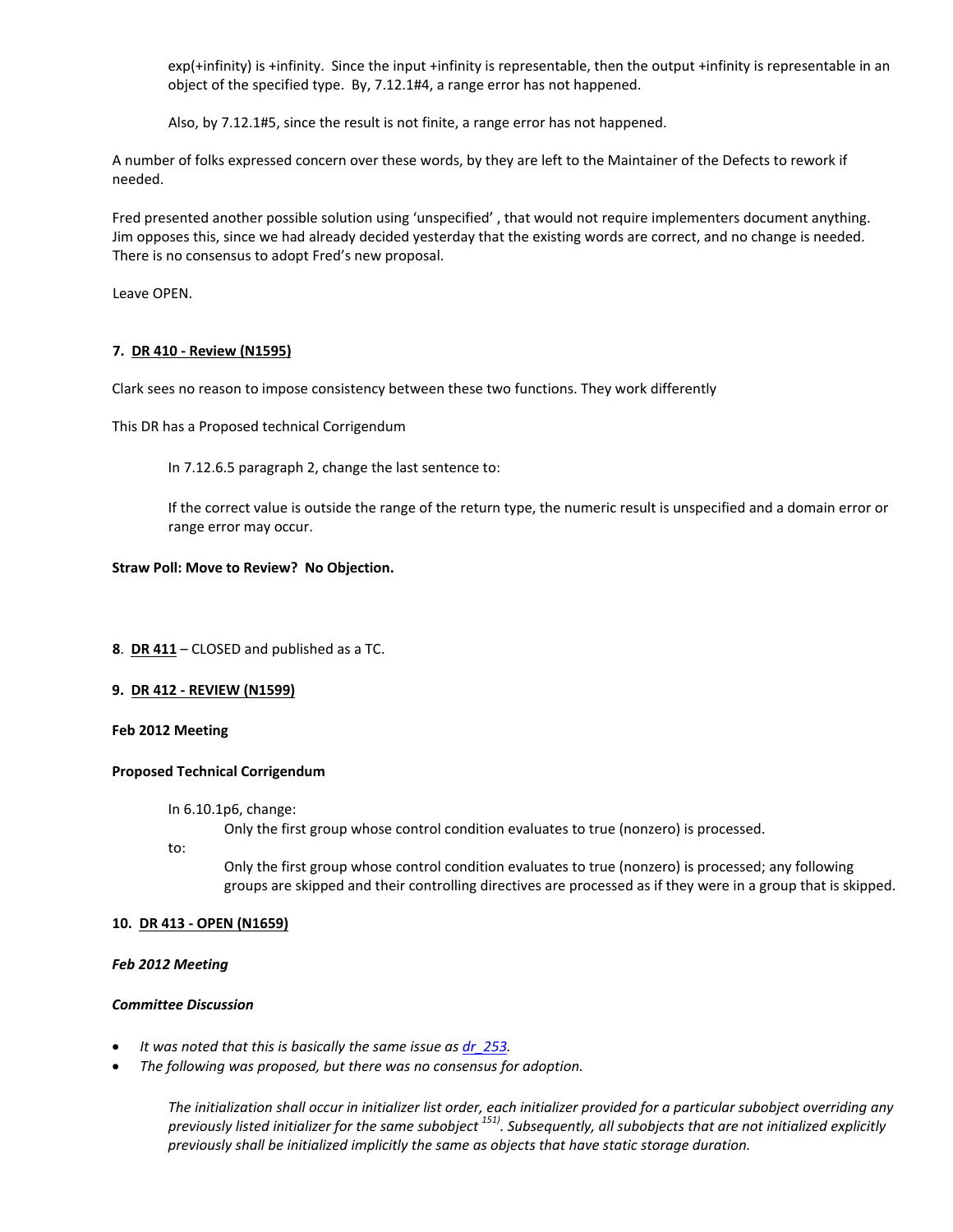#### **Oct 2012 Meeting**

#### **Committee Discussion**

Blaine believes the Standard is clear as written. Does anyone else read it differently? Clark believes there is some ambiguity. The intent for the value given in the example is 42. Rajan expected 0. It seems that we did not nail down words in the beginning to make it clear. Does anybody depend on '0' – not likely? This is really an edge case. If we make a clarification, it's not likely we will get anybody upset. Adding an example would be non‐normative. It's also likely that the proposed new text can also be misread. GCC also gives '0'.

ACTION: David Keaton to draft words for DR 413. DONE – N1659

From David's example, what does 'maximally‐enclosing' mean? It's not a defined term in the Standard?

Make the 'new footnote' part of the normative proposed text in place of the 'maximally‐enclosing'.

ACTION – Dave K to update N1659 (not yet published). ‐ DONE

Dave Prosser does not see how the new proposed text clarifies the initial question asked – which sub-object is being initialized? Back to the kitchen.

Updated N1659:

#### *Committee Discussion*

6.7.9 paragraphs 17‐18 specify that each designator list affects only the smallest subobject to which the designator list refers. As a result, the second clause of paragraph 19 occurs once for the greater object as a whole, filling in only those parts of the whole object that were never initialized explicitly.

There was ongoing discussion of the Proposed TC, which will result in more changes. Will not solve today, table for now.

Leave OPEN.

## **11. DR 414 ‐ REVIEW (N1614)**

#### **Suggested Technical Corrigendum**

Change 7.26.1 paragraph 5 to

The enumeration constants are

#### **mtx\_plain**

which is passed to **mtx\_init** to create a mutex object that does not support timeout;

Change 7.26.4.2 paragraph 2 to

The **mtx\_init** function creates a mutex object with properties indicated by **type**, which must have one of the these values:

## **Committee Discussion**

This is a simple set of typos. Accept the suggested TC. Move to Review.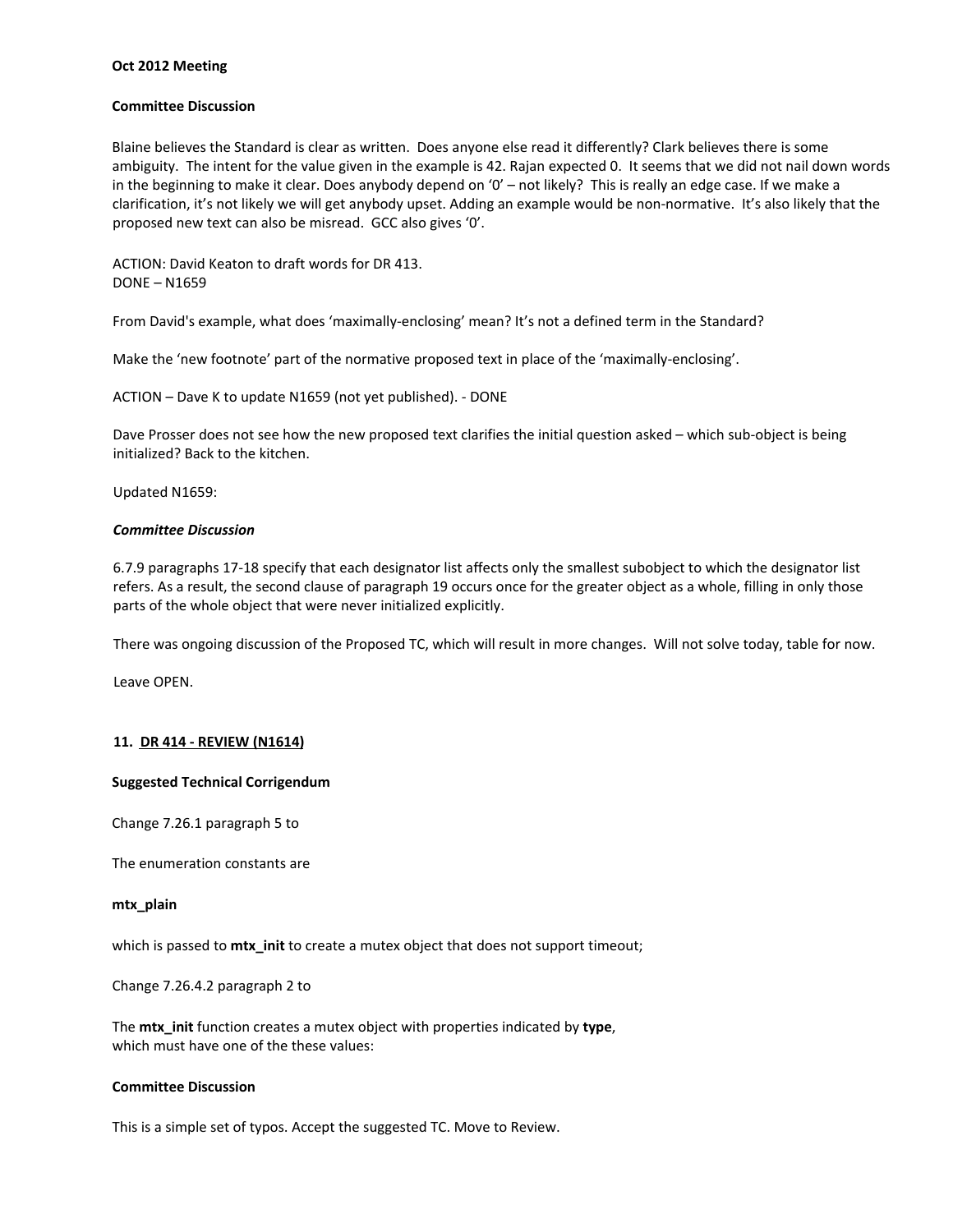#### **Proposed Technical Corrigendum**

Change 7.26.1 paragraph 5 to

The enumeration constants are

#### **mtx\_plain**

which is passed to **mtx\_init** to create a mutex object that does not support timeout;

Change 7.26.4.2 paragraph 2 to

The **mtx\_init** function creates a mutex object with properties indicated by **type**, which must have one of the these values:

## **12. DR 415 ‐ REVIEW (N1614)**

#### **Summary**

The undefined behavior defined in paragraph 6 of 6.5.5 is missing in J.2 and should be added.

## **Suggested Technical Corrigendum**

Add a bullet with the following text to J.2 after bullet 45

If the quotient **a/b** is not representable, the behavior of both **a/b** and **a%b** is undefined (6.5.5).

#### **Committee Discussion**

This is just an editorial miss, and should be corrected. Adopt the Suggested Technical Corrigenda as Proposed Technical Corrigendum and move to Review.

# **13. DR 416 ‐ OPEN (N1627)**

#### **Committee Discussion**

We should look at this in unison with DR 424 (N1651), since they address the same basic issues, i.e. underspecification of threads features in the C11. Basically, C11 assumes that the reader already understands pthreads, otherwise the reader is y lost. Tom is running the papers by Pete Becker to get some feedback. N1651 is a more thorough paper in addressing the issues.

Becker responded; see SC22/WG14 message 12813.

The DRs are basically about underspecification. It was the Committee intent to make it the specification very limited. Those who understand pthreads or Windows threads can work with the specification as is. The suggest changes in both DRs are really a proposal for a revision to the Standard, rather than a DR.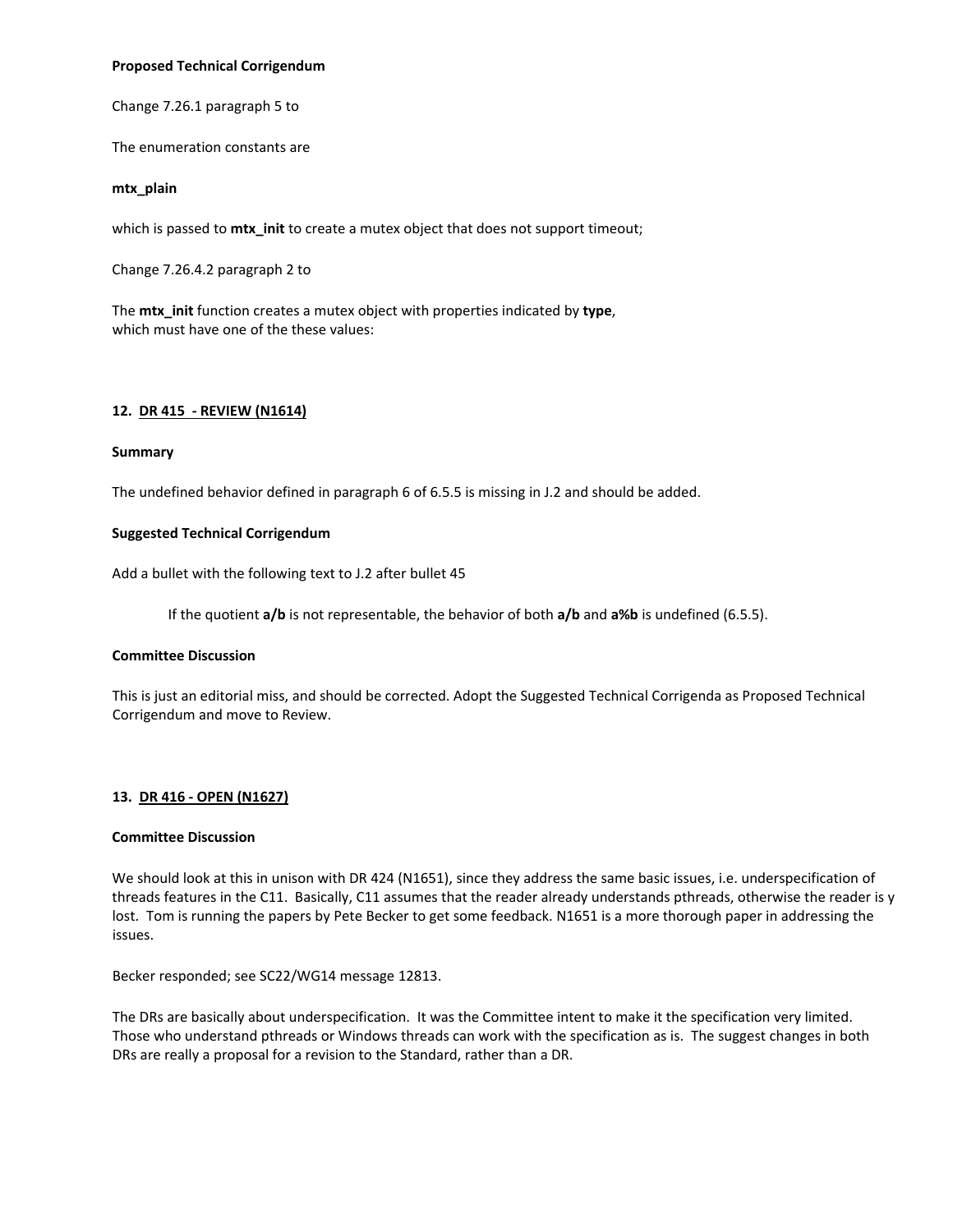#### **14. DR 417 ‐ REVIEW (N1628)**

#### **More missing items in Annex J**

#### **Committee Discussion**

Same as an earlier item, editorial misses of items to add to Annex J. Adopt the Suggested Change as Proposed, move to Review.

## **15. DR 418 ‐ REVIEW (N1633)**

This paper asks two questions.

1. When Annex F is in effect, what should the value of fmod(0., NaN) be. The suggested answers are 0. or NaN.

2. What should fmod(NaN, infinity) be? Must it be the same NaN argument, or may it be any NaN?

#### **Committee Discussion**

Unless stated otherwise, if the argument is a NaN, the result is a NaN, and there is no floating point exception. Are these in the 'stated otherwise' category? There is no Suggested Technical Corrigenda. It's not clear that there's a problem here, as the existing words seem to be clear. Is anyone getting this confused? Unknown. Remove the source of the confusion, the parenthetical comment. Rajan disagrees. Removing it makes it more confusing. Add explicit? Preference is leaning to making NO change. That's OK w/Fred. F.10;p11 takes precedence. Returns a Nan, which does not preclude it from returning the same NaN.

Second part is taken care of by the first. No Change. Move to Review.

# **16. DR 419 ‐ OPEN (N1635)**

#### **Committee Discussion**

# **Suggested Technical Corrigendum**

7.17.1 add a new paragraph after paragraph 5:

 It is unspecified whether any generic function declared in stdatomic.h is a macro or an identifier declared with external linkage. If a macro definition is suppressed in order to access an actual function, or a program defines an external identifier with the name of a generic function, the behavior is undefined.

#### J.2 add:

 The macro definition of a generic function is suppressed in order to access an actual function (7.17.1)

These words allow it to work. Jim – why not just call them macros? Would that confuse them with 'generic macros'? 'type generic macros'? The proposed words allow for a lot of flexibility. However, they do not really define anything. Adopt Suggested as Proposed, keep OPEN.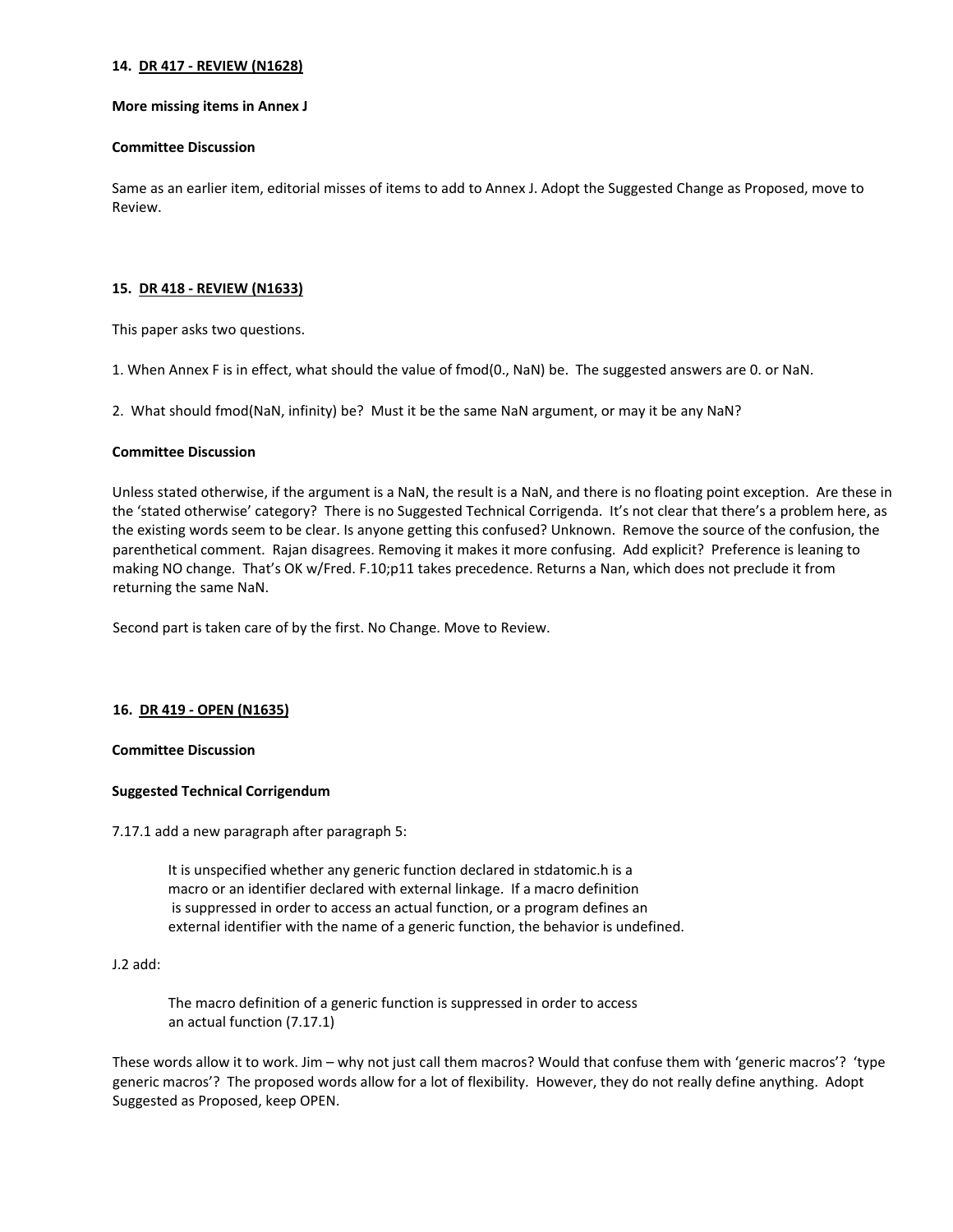## **17. DR 420 ‐ REVIEW (N1647)**

#### **Committee Discussion**

Add Joseph's words (12778) to the discussion.

Regarding N1647, the second form of for-statement is \*not\* "Obviously" a typo. The syntax for "declaration", in 6.7 paragraph 1, includes an optional init‐declarator‐list and a trailing semicolon. It's the proposed change that fails to conform to existing practice.

Use the above as a response, move to Review.

## **18. DR 421 ‐ OPEN (N1648)**

#### **Committee Discussion**

Clark believes the intent of the Standard is exactly what it says, because different architectures have different conventions. It is not an oversight, as the DR suggests. It could be argued that this is a proposal, not a DR.

#### **19. DR 422 ‐ OPEN (N1649)**

#### **Committee Discussion**

The current version of the standard doesn't specify to which value an atomic object should be initialized to if it is initialized by default.

Are atomic qualified ints treated the same as normal ints, i.e. all are initialized to '0', atomic qualified or not ?

The DR is requesting a change, that has a big impact on the model. It's really a proposal.

#### **20. DR 423 ‐ OPEN (N1650)**

Issue: The dealing of rvalues with qualified types is largely underspecified in all versions of the C standard. This didn't surface as a problem until C11, since until then the type of an expression was not observable but only its value.

## **Committee Discussion**

This paper is new enough that a thorough examination of its contents has not been made. It's not clear whether it's a DR or a proposal. If implementers don't know what to do, it's a defect. We really need more time to examine this. Dave Prosser – there are inherent problems with what the Standard says now. Handling of the atomic type qualifier may be the most likely defect, if there is one.

Leave OPEN.

#### **21. DR 424 ‐ OPEN (N1651)**

Section 7.26.6 "Thread‐specific storage functions" of C11 is severely underspecified since it uses terms that are not introduced (so far) in the context of C. This is really a pity, since POSIX also has pthread\_key\_t that is completely feature equivalent and for which the specification is much more complete.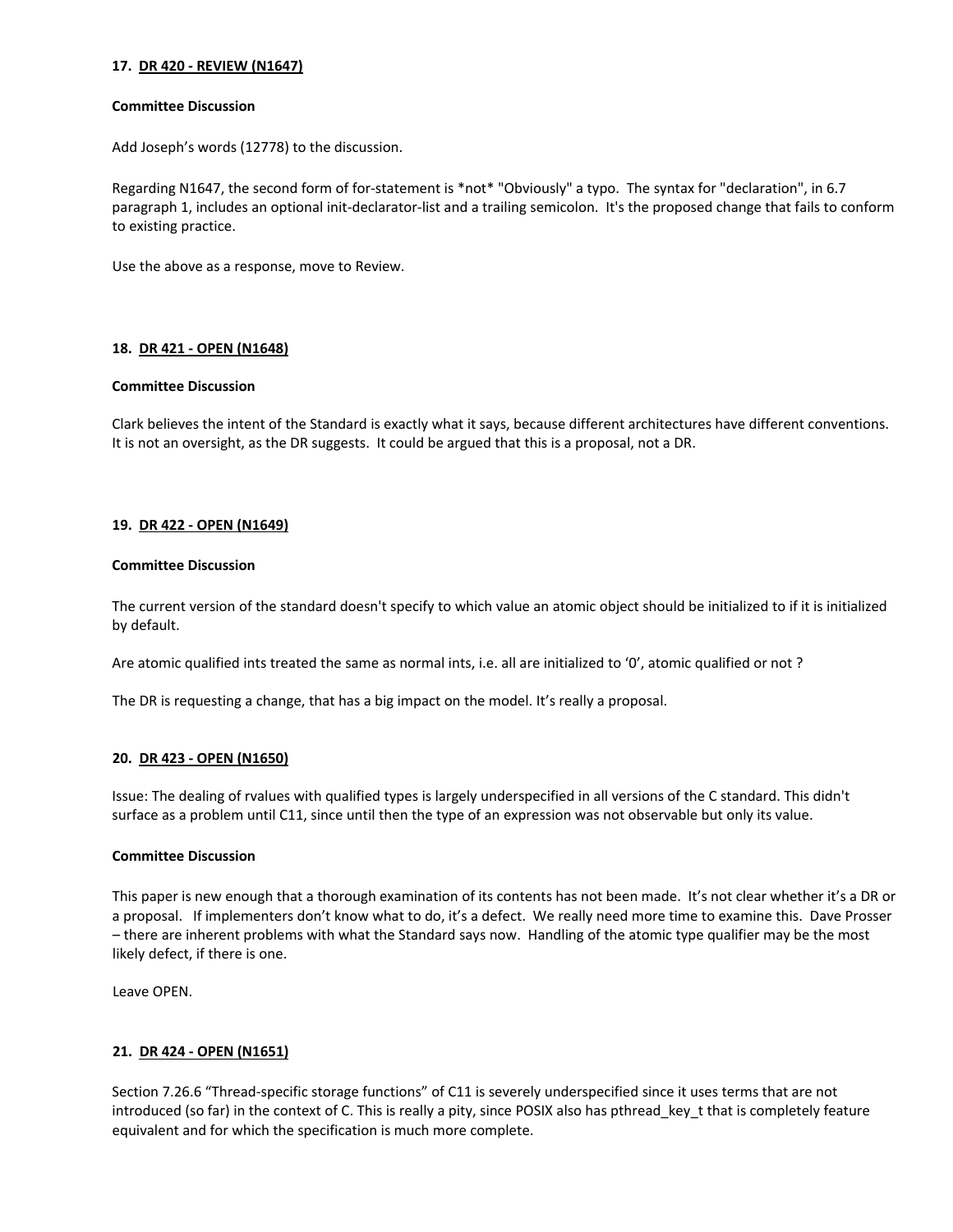#### **Committee Discussion**

Tied to DR 416 – See discussion there.

Leave OPEN

## **22. DR 425 ‐ OPEN (N1653)**

Section 6.2.4 in p4 and p5 requires implementation defined behavior for accessing objects with thread local or automatic storage from different threads than where they are defined. No such mention is done for objects with *temporary lifetime* in p8. Can they be accessed by other threads? Is this property handled similar to the property for automatic storage duration? Or should this simply be forbidden?

## **Committee Discussion**

Is there any way to access such an object? 6.2.4;p8 says it has automatic storage duration. So, this is not a defect.

Leave OPEN

# **7. Resolutions**

# **7.1 Review of Decisions Reached ‐ NA**

#### **7.2 Review of Action Items**

ACTION: Clark Nelson to write up some new words for DR 405. DONE

ACTION: Clark Nelson to check with Hans Boehm to see it there was any discussion in WG21 (C++) on DR 406, and what, if any, resolution was reached. DONE

ACTION: Clark Nelson to check into the status of the concepts in DR 407 within WG21. DONE

ACTION: Clark Nelson to follow the disposition of N1634 in WG21 (N3433) and report such back to WG14.

ACTION: Robert Secord to make the agreed to changes to N1624 for the next mailing.

ACTION: A small editing group review the edits made to N1624. The editing group will consist of:

John Benito Blaine Garst David Keaton Dave Prosser Clive Pygott Robert Secord Willem Wakker Douglas Walls

ACTION: Convener to either send the reviewed document to SC22 for PDTS Ballot, or not, as appropriate.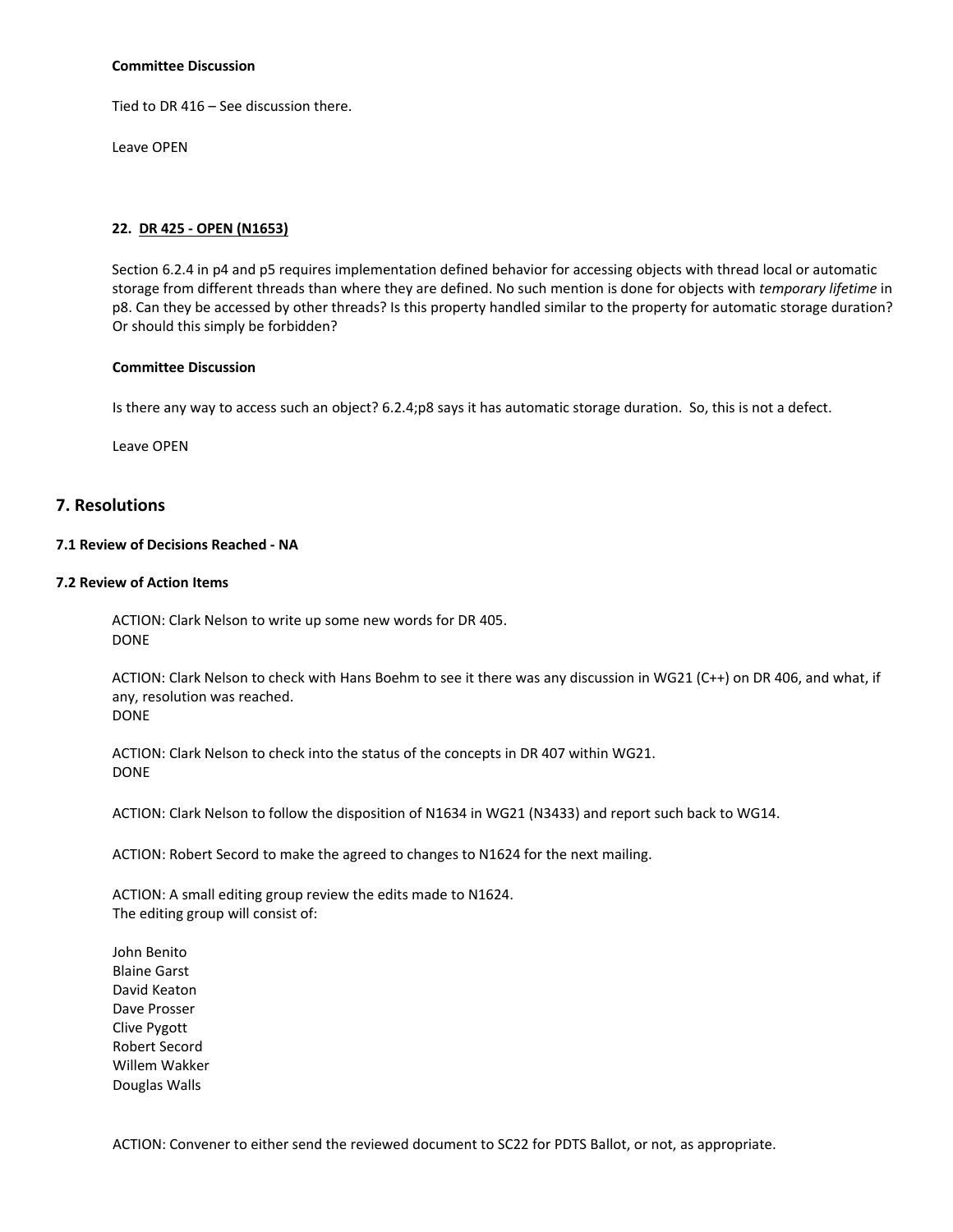ACTION: Clark Nelson to examine the adoption of the Proposed TC words for DR 402, and revise as needed.

ACTION: Convener to communicate discussion of submitted Defect Reports to the submitters.

# **8. Thanks to Host**

The Committee expressed its thanks to Clark Nelson and Intel for hosting this meeting in Portland, Oregon.

# **9. Adjournment**

Adjourned at 13:36, PDT, Thursday, 10/25/2012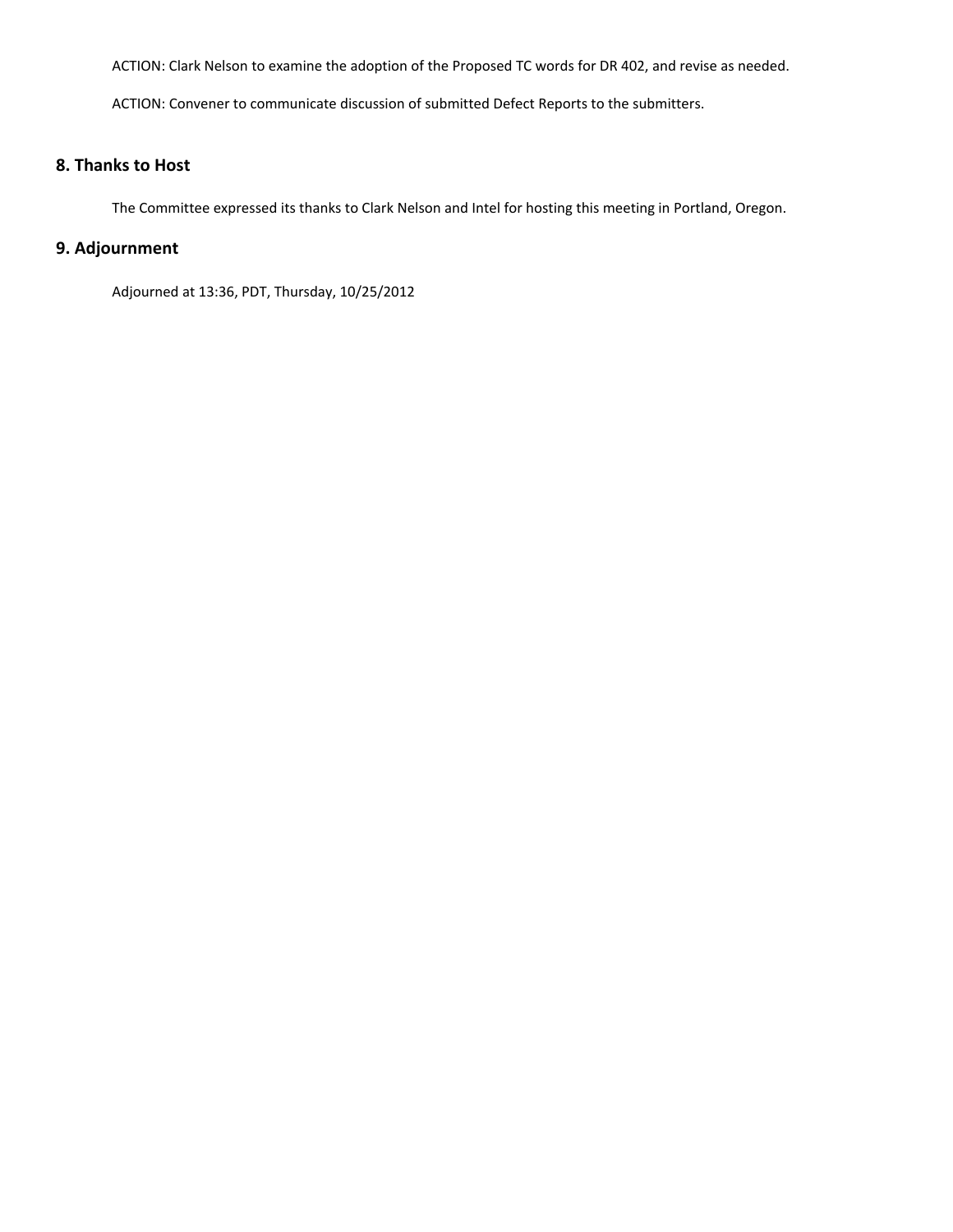**INCITS PL22.11/12‐00002 Reply To The Attention Of: Barry Hedquist PL22.11 Secretary Email: beh@peren.com**

# **PL22.11 TAG Meeting Minutes (Draft) 23 October, 2012 Doubletree by Hilton Hotel Portland Portland, Oregon**

Meeting convened on October 23, 2012, at 4:15 pm by PL22.11 Chair, David Keaton.

#### **Attendees**:

| <b>Voting Members:</b> |                                             |                    |
|------------------------|---------------------------------------------|--------------------|
| Name:                  | Organization:<br>P - Primary, A - Alternate | <b>Comments</b>    |
| Dave Prosser           | Bloomberg - P                               |                    |
| John Benito            | Blue Pilot - P                              |                    |
| Jim Thomas             | Blue Pilot $-A$                             |                    |
| David Keaton           | CMU/SEI/CERT - P                            | PL22.11 Chair      |
| <b>Robert Seacord</b>  | CMU/SEI/CERT - A                            |                    |
| Daniel Plakosh         | CMU/SEI/CERT - A                            |                    |
| Roger Scott            | Coverity - P                                |                    |
| P. J. Plauger          | Dinkumware, Ltd - P                         |                    |
| Rajan Bhakta           | $IBM - P$                                   |                    |
| Clark Nelson           | Intel - A                                   |                    |
| John Parks             | $Intel - P$                                 |                    |
| Clive Pygott           | LDRA - P                                    |                    |
| Mike Hennell           | LDRA - A                                    |                    |
| Douglas Walls          | Oracle - P                                  | PL22.11 IR         |
| <b>Barry Hedquist</b>  | Perennial - P                               | PL22.11 Secretary  |
| <b>Tom Plum</b>        | $Plum Hall - P$                             |                    |
| <b>Bill Seymour</b>    | Seymour - P                                 |                    |
| Fred Tydeman           | Tydeman Consulting - P                      | PL22.11 Vice Chair |
| <b>Blaine Garst</b>    | Self                                        |                    |

# **1. Approval of Agenda**

Revisions to Agenda: None

Added Items: None

Deleted Items: None

Agenda approved by unanimous consent. (Garth/Tydeman)

# **2. Approval of Previous Minutes (PL22.11/12‐001)**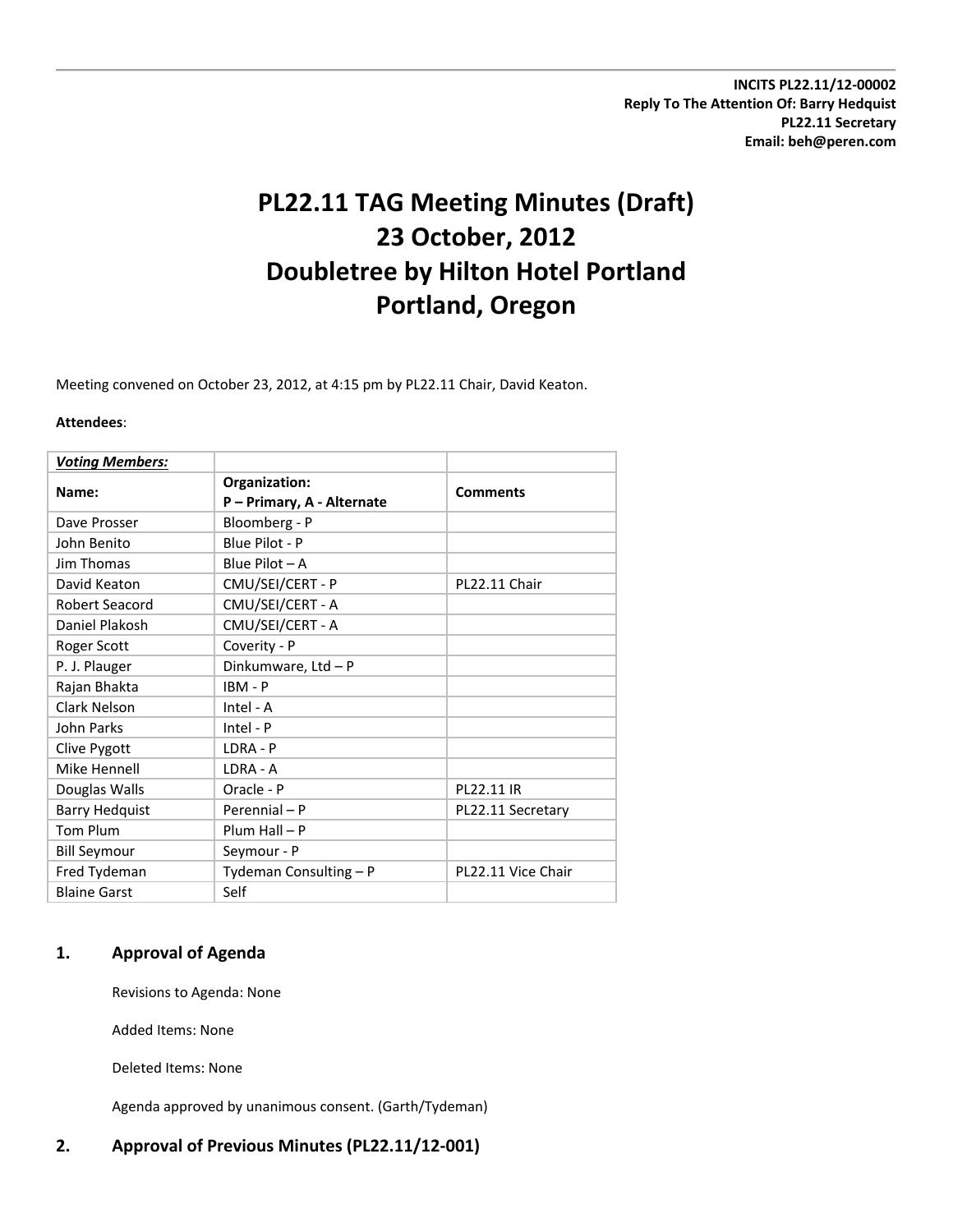Minutes were modified per editorial changes and approved by unanimous consent. (Hedquist/Benito)

# **3. Selection and Review of US Delegation.**

Motion: The US delegation for WG14 meetings during 2013 will be all members and alternates for PL22.11 with the exception of JTC1 Officers and INCITS Secretariat Ex Officio members. (Walls/Keaton).

Motion approved by Unanimous Consent.

# **4. INCITS Anti‐Trust Guidelines**

*We viewed the slides located on the INCITS web site.* <http://www.incits.org/inatrust.htm>

# **5. INCITS official designated member/alternate information.**

Be sure to let INCITS know if your designated member or alternate changes, or if their email address changes. Send contact info to Lynn Barra at ITI, lbarra@itic.org.

# **6. Identification of PL22.11 Voting Members (Tydeman)**

See attendance list above. 14 PL22.11 voting members participated out of 16.

- **6.1 PL22.11 Members Attaining Voting Rights at this Meeting** Bloomberg
- **6.2 Prospective PL22.11 Members Attending Their First Meeting** None
- **7. Members in Jeopardy**
- **7.1 Members in jeopardy due to failure to return Letter Ballots.** None
- **7.2 Members in jeopardy due to failure to attend Meetings.** None
- **7.3 Members who lost voting rights attending this meeting.** None

# **8. New Business**

# 8.1 US Position: Systematic Review ISO/IEC TR 24731-1:2007, ISO/IEC TR 18037:2008 and ISO/IEC TR24732:2009.

Three Technical Reports are in Systematic Review. PL22.11, US TAG to SC22/WG14, needs to make a recommended US Position to the INCITS/EB for each TR listed below.

## **RESOLUTION #1: PL22.11, the US TAG to SC22/WG14, APPROVES the following answers to the Systematic Review Questions for TR 24731‐1:2007; TR 18037:2008 and TR 24732:2009.**

#### **ISO/IEC TR 24731‐1:2007, Extensions to the C Library ‐ Part 1: Bounds Checking Interfaces**

1. Recommended action? Withdraw Comment: ISO/IEC TR24731‐1:2007 was incorporated into the latest revision to ISO/IEC 9899:2011.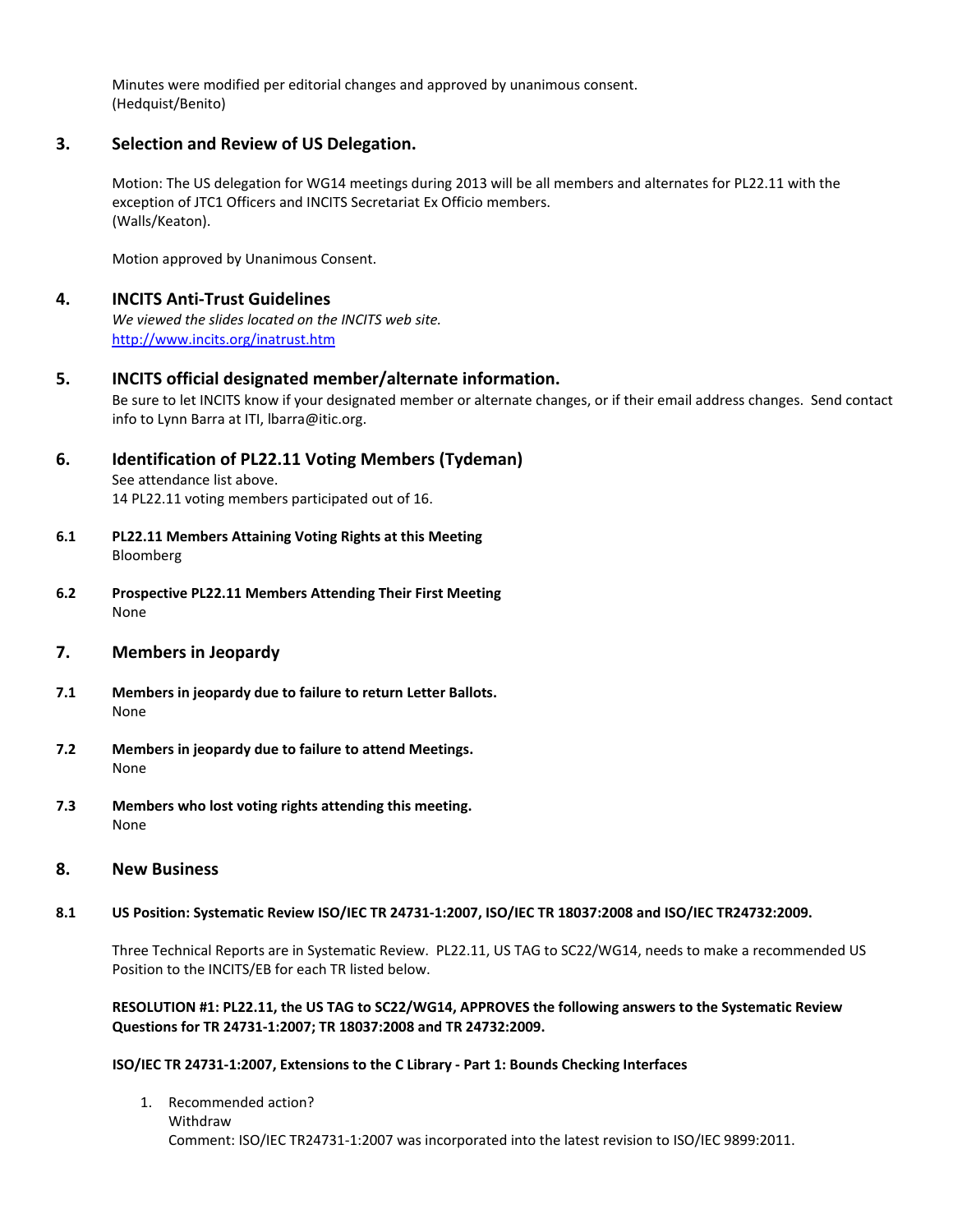- 2. Has this International Standard been adopted or is it intended to be adopted in the future as a national standard or other publication? NO
- 3. Is the national publication identical to the International Standard or was it modified? N/A
- 4. Is this International Standard used in your country without national adoption or are products used in your country based on this standard? YES
- 5. Is this International Standard, or its national adoption, referenced in regulations in your country? NO

# **ISO/IEC TR 18037:2008, Extensions to support embedded processors.**

- 1. Recommended action? Confirm
- 2. Has this International Standard been adopted or is it intended to be adopted in the future as a national standard or other publication? NO
- 3. Is the national publication identical to the International Standard or was it modified? N/A
- 4. Is this International Standard used in your country without national adoption or are products used in your country based on this standard? YES
- 5. Is this International Standard, or its national adoption, referenced in regulations in your country? NO

# **ISO/IEC TR 24732:2009, Extension for the programming language C to support decimal floating‐point arithmetic.**

- 1. Recommended action? Confirm
- 2. Has this International Standard been adopted or is it intended to be adopted in the future as a national standard or other publication? NO
- 3. Is the national publication identical to the International Standard or was it modified? N/A
- 4. Is this International Standard used in your country without national adoption or are products used in your country based on this standard? YES
- 5. Is this International Standard, or its national adoption, referenced in regulations in your country? NO

Discussion: If TR24731-1 is not withdrawn, there will be two ISO/IEC documents addressing the same technical material, requiring the maintenance of both documents, creating confusion in the market.